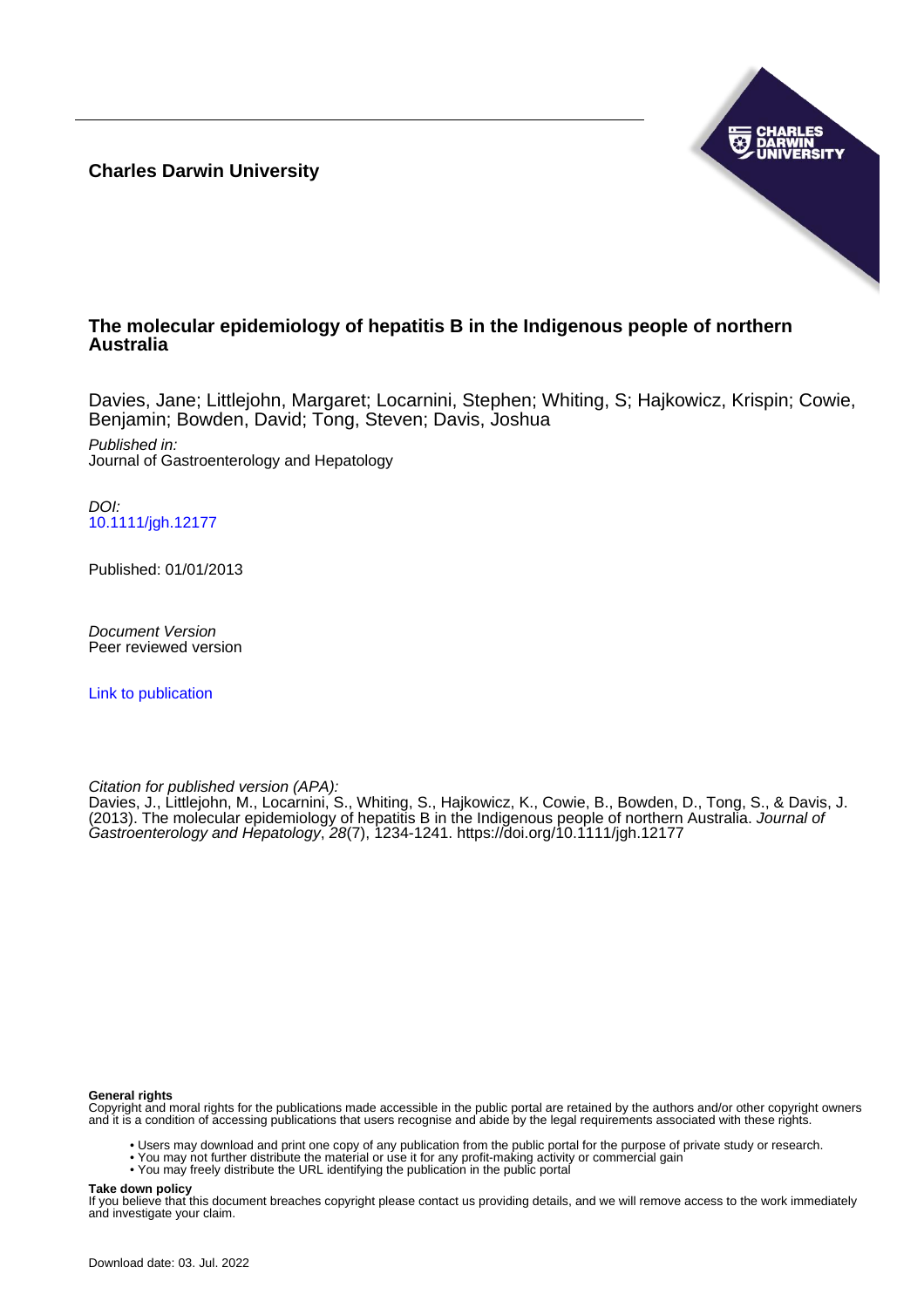# **The molecular epidemiology of Hepatitis B in the Indigenous people of northern Australia**

Jane Davies<sup>1,2</sup>, Margaret Littlejohn<sup>3</sup>, Stephen, A Locarnini<sup>3</sup>, Sarah Whiting<sup>1,2</sup>, Krispin Hajkowicz<sup>1,2</sup>, Benjamin, C Cowie<sup>3,4</sup>, David S Bowden<sup>3</sup>,Steven, Y C Tong<sup>1,2</sup>, Joshua S Davis $1,2$ 

1 Menzies School of Health Research and Charles Darwin University, Darwin, NT, Australia.

2 Department of Infectious Diseases, Royal Darwin Hospital, Darwin, NT, Australia.

3 Victorian Infectious Diseases Reference Laboratory, North Melbourne, VIC, Australia.

4 Victorian Infectious Diseases Service, Royal Melbourne Hospital, VIC, Australia.

#### **Corresponding author**

Dr Joshua S Davis Global and Tropical Health Division **PEO**<br>
Jane<br>
Hajk<br>
David<br>
2 Der<br>
3 Vict<br>
4 Vict<br>
4 Vict<br>
4 Vict<br>
4 Vict<br>
4 Vict<br>
4 Vict<br>
4 Vict<br>
4 Vict<br>
4 Vict<br>
4 Vict<br>
4 Vict<br>
4 Menz<br>
John<br>
Royal<br>
Rock<br>
NT, A<br>
Phon<br>
Royal<br>
Rock<br>
NT, A<br>
Phon<br>
Royal<br>
Rock<br>
NT, A<br>
Phon<br>
F

Menzies School of Health Research

John Matthews Building

Royal Darwin Hospital Campus

Rocklands Drive, Tiwi

NT, Australia 0810

Phone +61 8 89228019

Fax +61 8 89275187

 $\overline{a}$ 

Email Joshua.Davis@menzies.edu.au

#### **Short title: Hepatitis B genotypes in Australia**

This article has been accepted for publication and undergone full peer review but has not been through the copyediting, typesetting, pagination and proofreading process, which may lead to differences between this version and the Version of Record. Please cite this article as doi: 10.1111/jgh.12177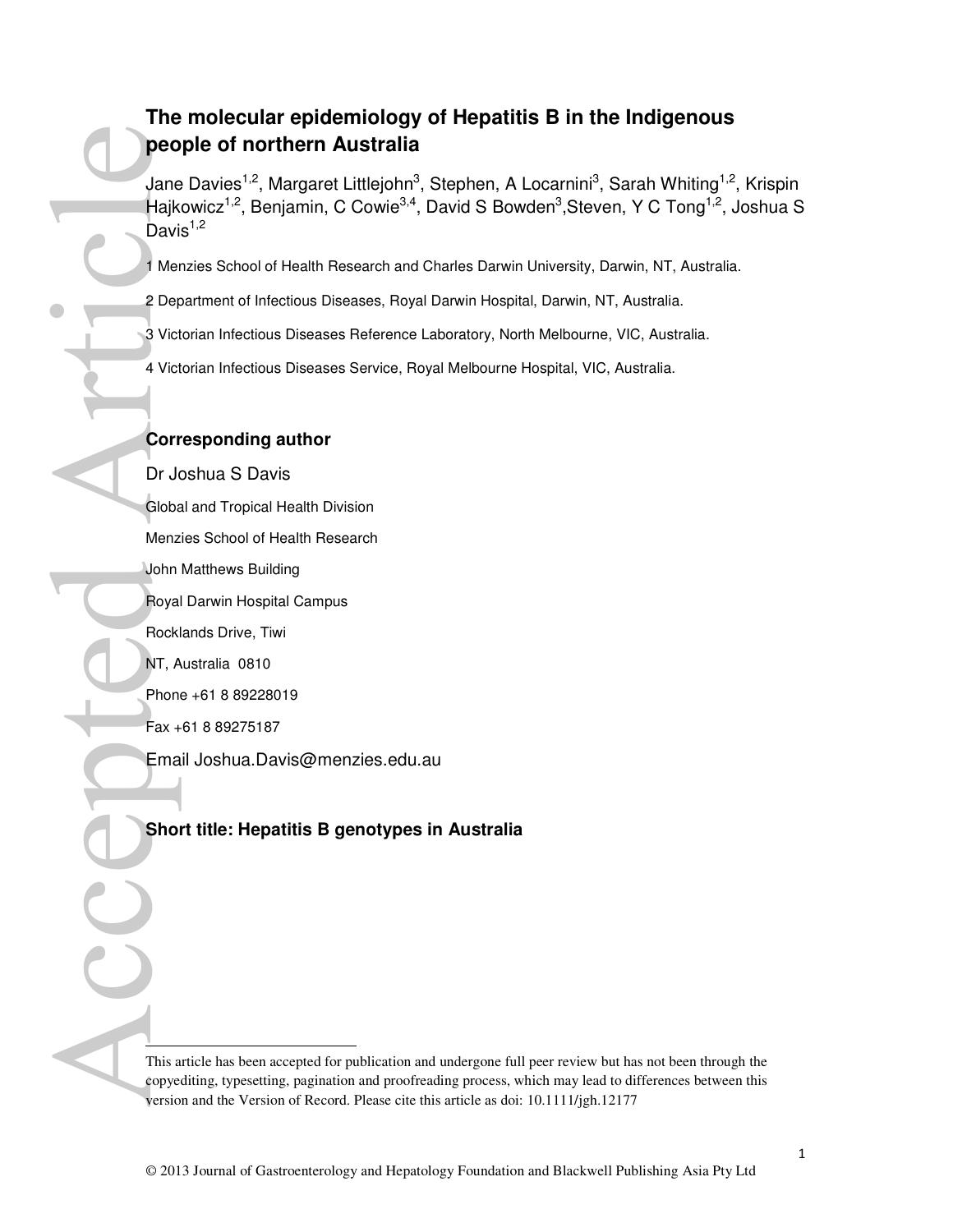# **ABSTRACT AND KEYWORDS**

#### **Background and Aim**

The hepatitis B surface antigen was first described in the blood of an Indigenous Australian man, yet little is known about its molecular epidemiology in this population, in which it is endemic. We aimed to determine the clinical and molecular epidemiology of HBV in Indigenous people from northern Australia.

#### **Methods**

Following ethics approval and informed consent, we obtained blood specimens and clinical details from Indigenous adults known to be infected with hepatitis B virus, and who were born and raised in Indigenous communities in northern Australia. Hepatitis B virus genotypes were determined in isolates with sufficient Hepatitis B virus DNA by PCR by sequencing of the polymerase/surface gene.

#### **Results**

Between June 2010 and June 2012, 65 patients were recruited from six different regions of northern Australia. Thirty two patients (49%) were hepatitis B e antigen positive and 48% were hepatitis B e antibody positive. No patients were found to be co-infected with hepatitis C virus or HIV. Of the 49 samples with sufficient viral load for genotyping, 100% were infected with genotype C4, previously only reported from two Indigenous Australians. All isolates had wild-type polymerase gene sequences, despite 14 currently or previously receiving antiviral treatment. The canonical ABS<br>Bacl<br>Popul<br>Popul<br>Popul<br>Popul<br>Popul<br>Popul<br>Popul<br>Popul<br>Popul<br>Popul<br>Popul<br>Popul<br>Popul<br>Popul<br>Popul<br>Popul<br>Popul<br>Popul<br>Popul<br>Popul<br>Popul<br>Popul<br>Popul<br>Popul<br>Popul<br>Popul<br>Popul<br>Popul<br>Popul<br>Popul<br>Popul<br>Popul<br>Popul<br>Popul<br>Popul<br>Pop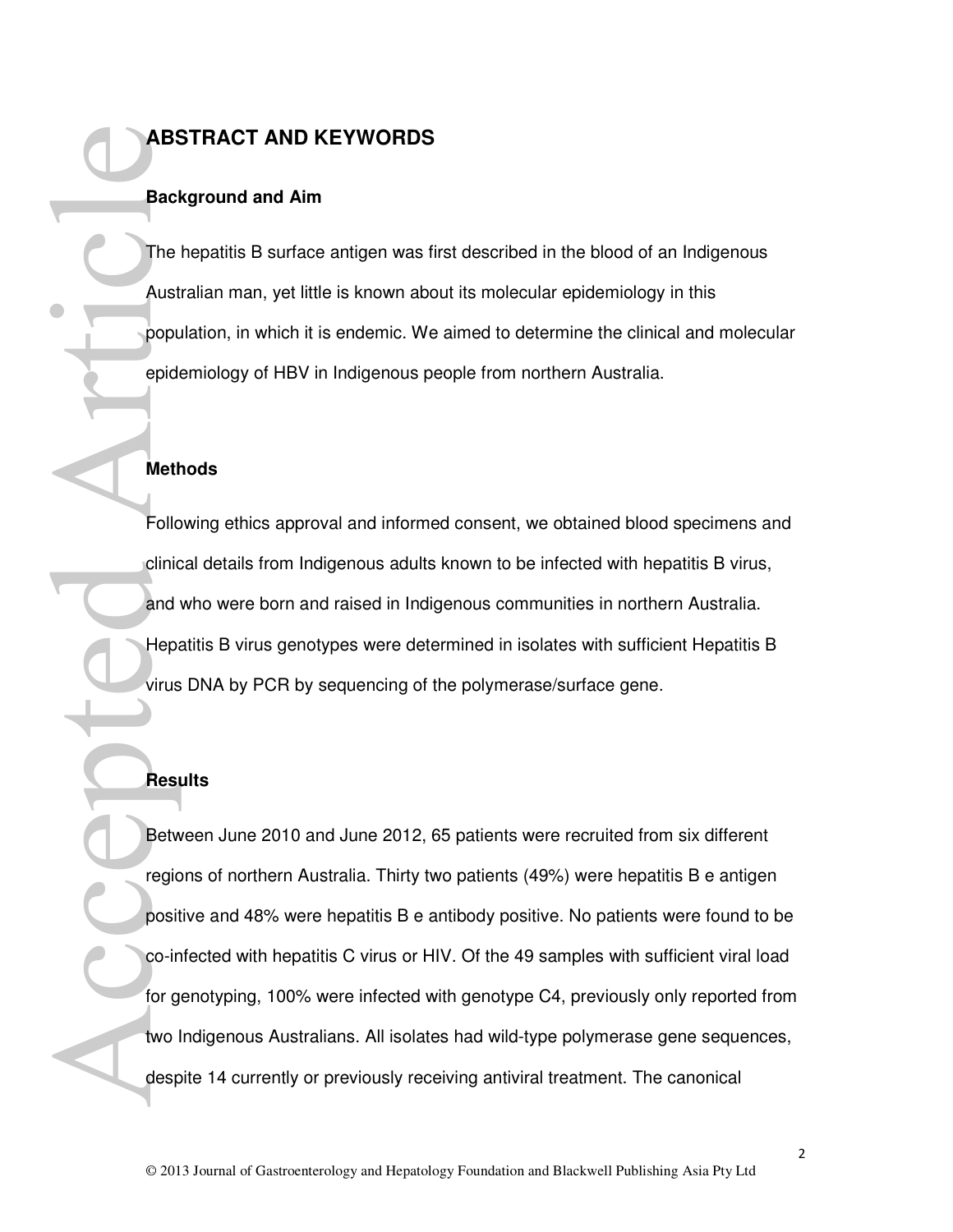sG145R vaccine-escape variant was detected in the surface antigen of virus from two patients.

## **Conclusions**

The exclusive HBV genotype in this ancient population is genotype C4. Whole genome sequencing and clinical follow up of this cohort are in progress, with the aim of exploring the clinical significance of these findings.

Word count 250

Key words - Hepatitis B, Indigenous, Genotype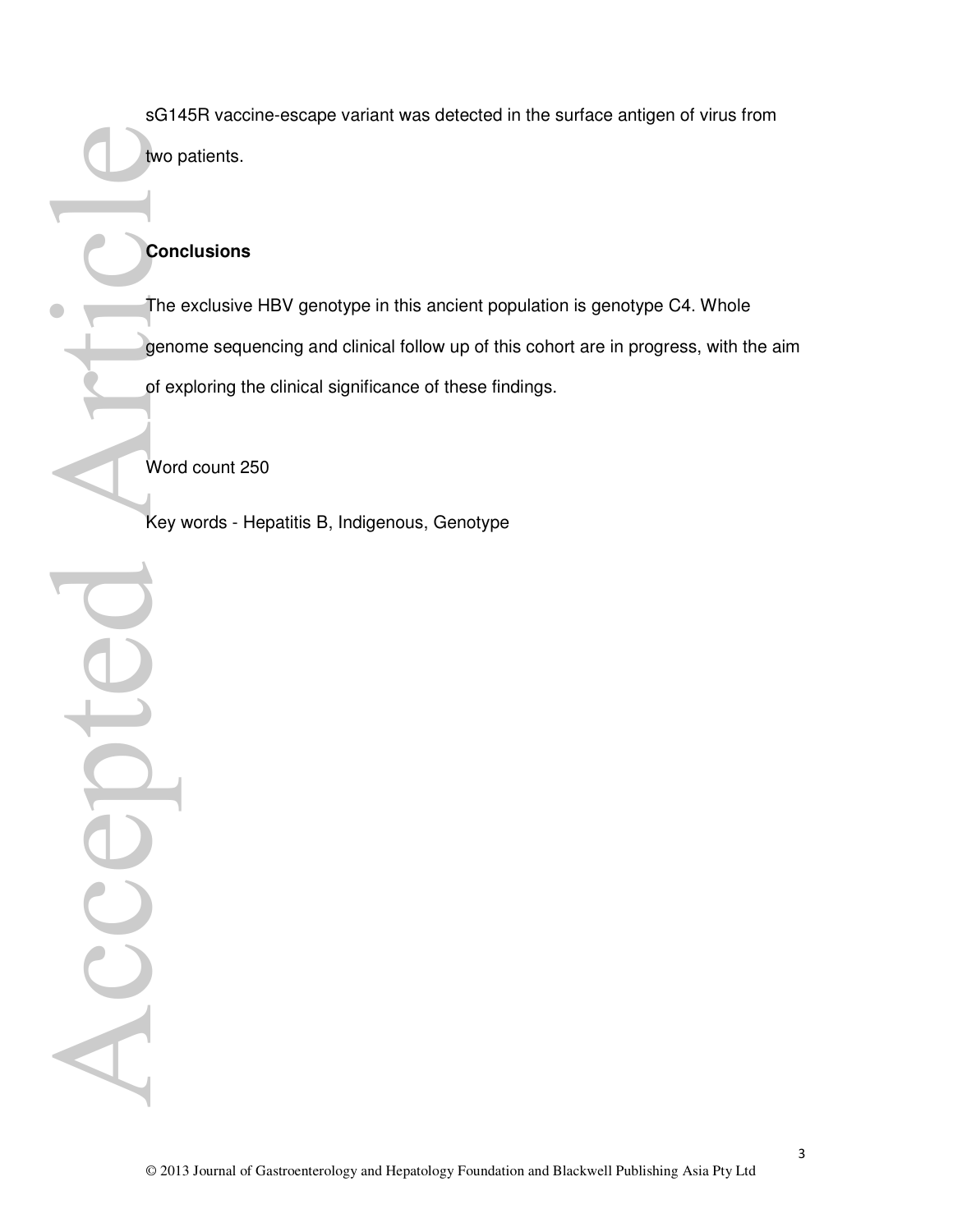# **Introduction**

**TEXT** 

Hepatitis B virus (HBV) affects over 2 billion people worldwide with 350–400 million people chronically infected (1). It is a leading cause of morbidity and mortality in the form of liver cirrhosis and hepatocellular carcinoma (HCC). In Australia, the overall prevalence of HBV is estimated to be low (0.8-0.9%) (2, 3). However, HBV is endemic in Indigenous communities in the Northern Territory (NT) of Australia, with estimates of HBV seroprevalence ranging from 5%–20% (4-10). The predominant route of transmission in this setting is likely to be perinatal. The "Top End" of the NT of Australia has a significant Indigenous population (26% of residents) of whom 30% live in remote or very remote communities sparsely distributed over an area of 500 000 $km^2$  (11). Universal hepatitis B vaccination at birth has been in place for Indigenous children since 1988 and all children since 1990 in the NT. Despite this there are concerning reports from small studies suggesting reduced hepatitis B vaccine efficacy in fully vaccinated Australian Indigenous populations (12, 13). TEX<br>
Intro<br>
Hepa<br>
peop<br>
form<br>
prev.<br>
ende<br>
estin<br>
route<br>
of Al<br>
live i<br>
onobk<br>
Indig<br>
there<br>
vacc<br>
Ther<br>
vacc<br>
There<br>
base<br>
distri<br>
base<br>
distri<br>
base<br>
distri<br>
base<br>
distri<br>
distribute<br>
onobk<br>
distribute<br>
onobk<br>
distribute

There are currently 10 genotypes of HBV (A-J) described in the literature based on sequence divergence of more than 8%, and within these multiple sub-genotypes based on sequence divergence of 4-8% (14). There is a distinct geographical distribution of genotypes and sub-genotypes described to date which is continually being updated (14). Northern Australia is in close proximity to South East Asia, where genotypes B & C predominate. Evidence supporting the importance of HBV genotype for the natural history of chronic HBV infection with regard to progression of disease, risk of HCC and response to treatment, continues to emerge in the worldwide literature (15-17). Patients infected with genotypes B or C generally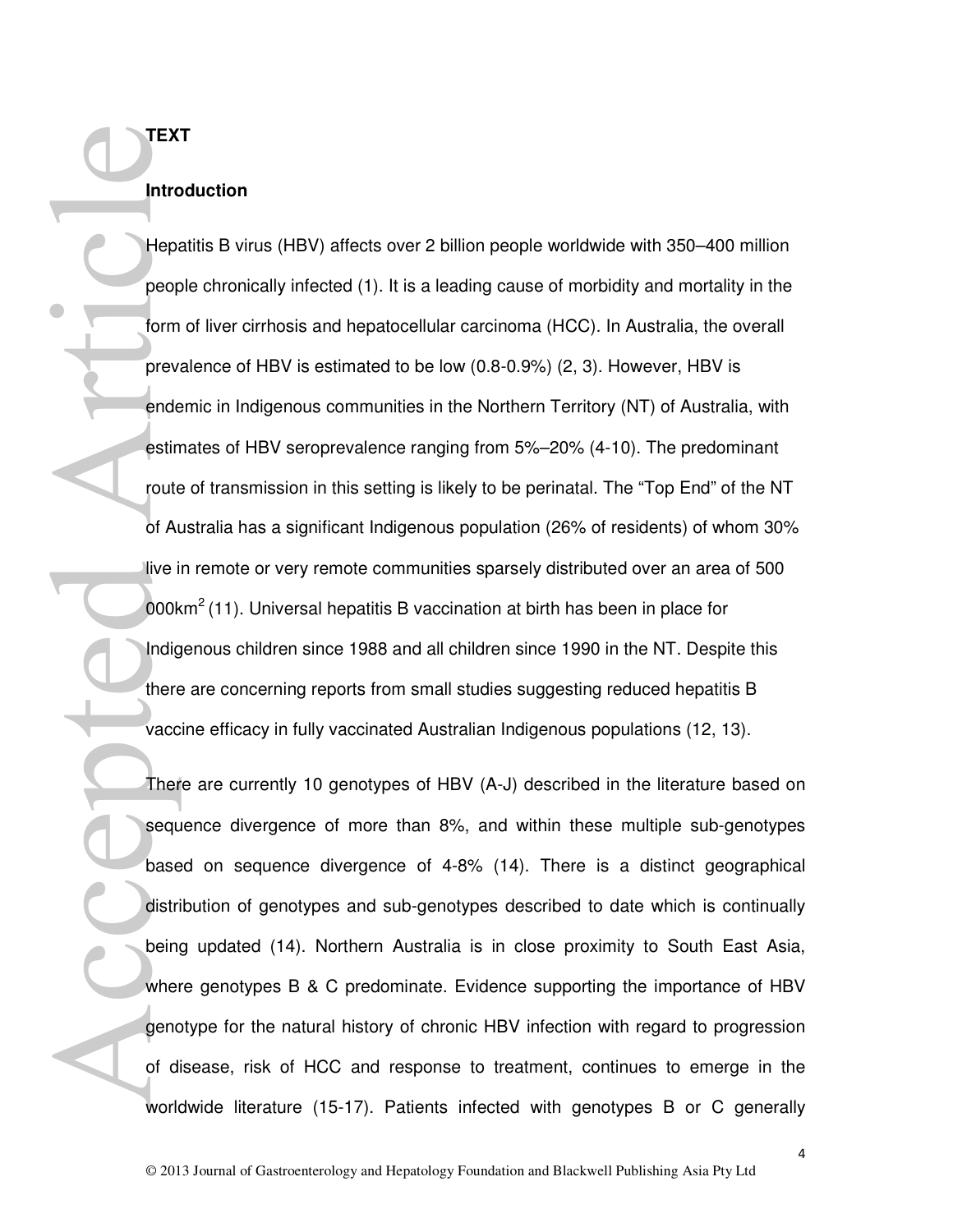remain hepatitis B e antigen (HBeAg) positive well into their 3rd or 4th decade, whereas patients infected with genotypes A2 or D generally convert to HBeAg negativity by 20 years of age (18). Genotypes B and C have been associated with more rapidly progressive liver disease, and progression to HCC is more common in people infected with HBV genotype C than those infected with other HBV genotypes (19). Specific mutations in the pre-core (PC) and basal core promoter (BCP) regions of the HBV genome have been associated with a higher risk of progression to cirrhosis and liver cancer (15).

Despite the first description of hepatitis B surface antigen or the "Australia antigen" being from the blood of an Australian Indigenous man, little is known about the HBV genotypes prevalent in this population. HBV genotypes from five Australian Aborigines from Queensland were characterised by Sugauchi et al in 2001 (20); three were genotype D-4 and two classified as a novel variant genotype C. This was the first report of the sub-genotype now referred to as C4. McIntosh et al reported two Australian Aborigines with genotype D HBV in New South Wales (21) but the sub-genotype was not determined. The aim of the present study was to determine which HBV genotypes/sub-genotypes are present in Indigenous Australians in the Top End of the NT, to explore clinical correlates and to look for the existence of vaccine escape mutants. wher<br>
nega<br>
more<br>
peop<br>
(19).<br>
of the cirrh<br>
Desp<br>
being enc<br>
Abor<br>
three<br>
the f<br>
two<br>
sub-<br>
whic<br>
Top<br>
vacc<br>
Met<br>
Patie<br>
Ethic<br>
Patie<br>
Ethic<br>
Met<br>
Patie<br>
Refl<br>
Refl<br>
Refl<br>
Refl<br>
Refl<br>
Refl<br>
Refl<br>
Refl<br>
Refl<br>
Refl<br>
Refl<br>
R

#### **Methods**

#### **Patients**

Ethical approval for the study was obtained from the Human Research Ethics Committee of Northern Territory Department of Health and Menzies School of Health Research (HREC-09/105). Patients were recruited through the Royal Darwin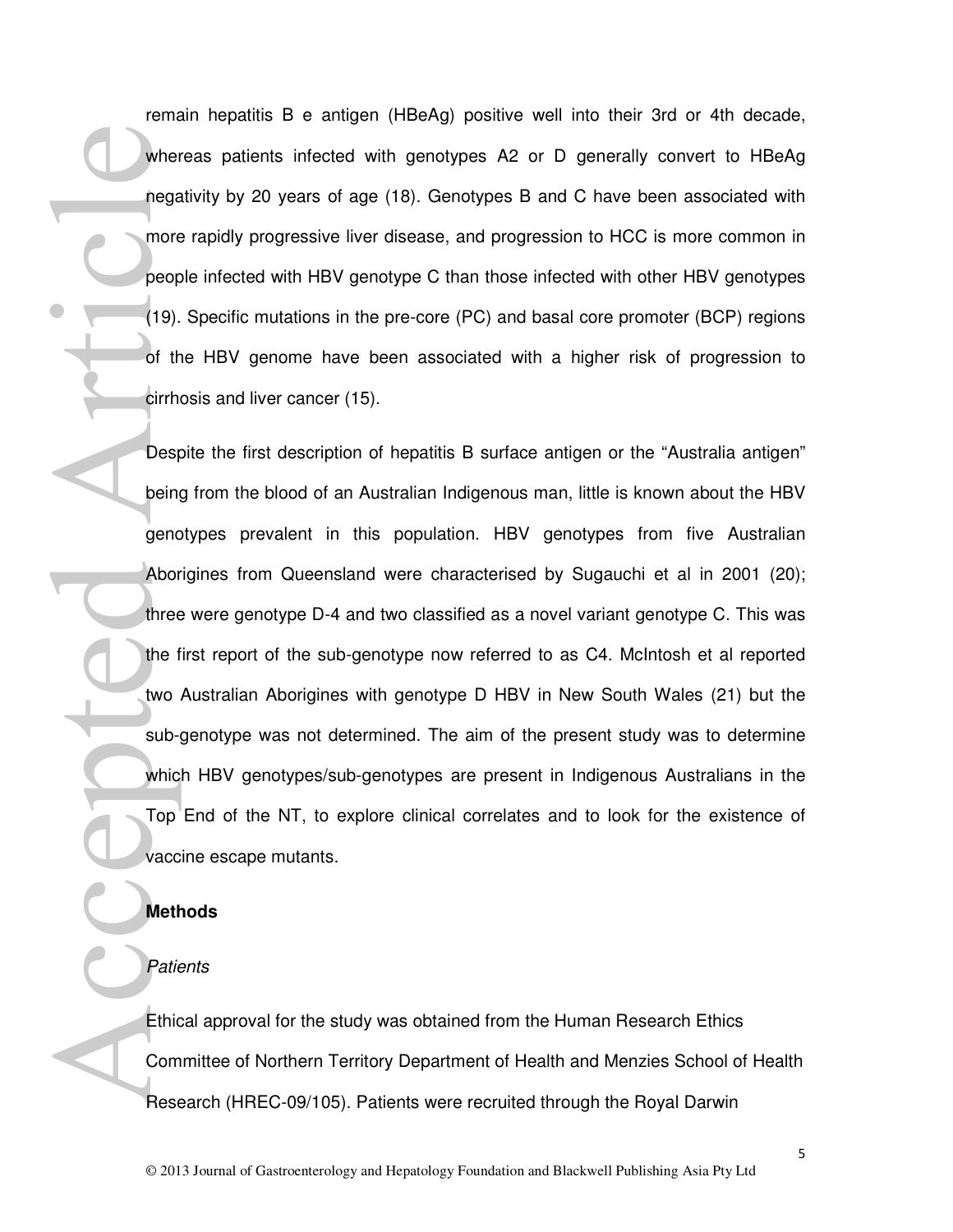Hospital Liver Clinic Service which is based in the capital city Darwin but has regular outreach clinics to numerous remote Indigenous communities distributed across 500,000km<sup>2</sup> in the NT **(Figure 1).** We approached patients who had previously been diagnosed with HBV infection and referred to our clinic. Informed consent was obtained and blood and clinical details collected from HBV positive patients who met the following criteria: born and spent at least the first 5 years of their life in the NT; 18 years of age or over; thought to have acquired their infection in the first 5 years of life.

Information about location of birth and early life, mother's birth location, risk factors for viral hepatitis, treatment and current liver disease were recorded as well as the results of routine blood tests for full blood count, electrolytes, renal function, liver function, coagulation profile, hepatitis C virus (HCV) and HIV status. Cirrhosis was considered to be present if at least one abnormality was present on both imaging and blood tests. For imaging this could include: splenomegaly; enlarged portal vein diameter; and relatively enlarged caudate lobe of the liver. For blood assays, this could include: international normalised ratio (INR) >1.3; platelet count <150 x 10<sup>9</sup>/L; albumin<35 g/dL without alternative explanation; or serum bilirubin >37µmol/L. outre<br>
500,<br>
diagreebta<br>
the f<br>
year:<br>
dife.<br>
Iffe.<br>
Infor tor v<br>
resul<br>
funct<br>
cons<br>
and diam<br>
could<br>
albuy<br>
Serc<br>
All s<br>
HBV<br>
Abboth<br>
Chic<br>
HBV<br>
Abboth<br>
Chic<br>
HBV<br>
Abboth<br>
Chic<br>
HBV<br>
Abboth<br>
Chic<br>
HBV<br>
Abboth<br>
Chic<br>
HBV

#### Serological analysis assays

All serology was carried out at the NT Government pathology service laboratory. HBV, HCV and HIV testing was conducted using commercial assays: currently Abbott ARCHITECT, previously Abbott AXSYM assays (Abbott Laboratories, Chicago, IL, USA).

HBV-DNA quantitative analysis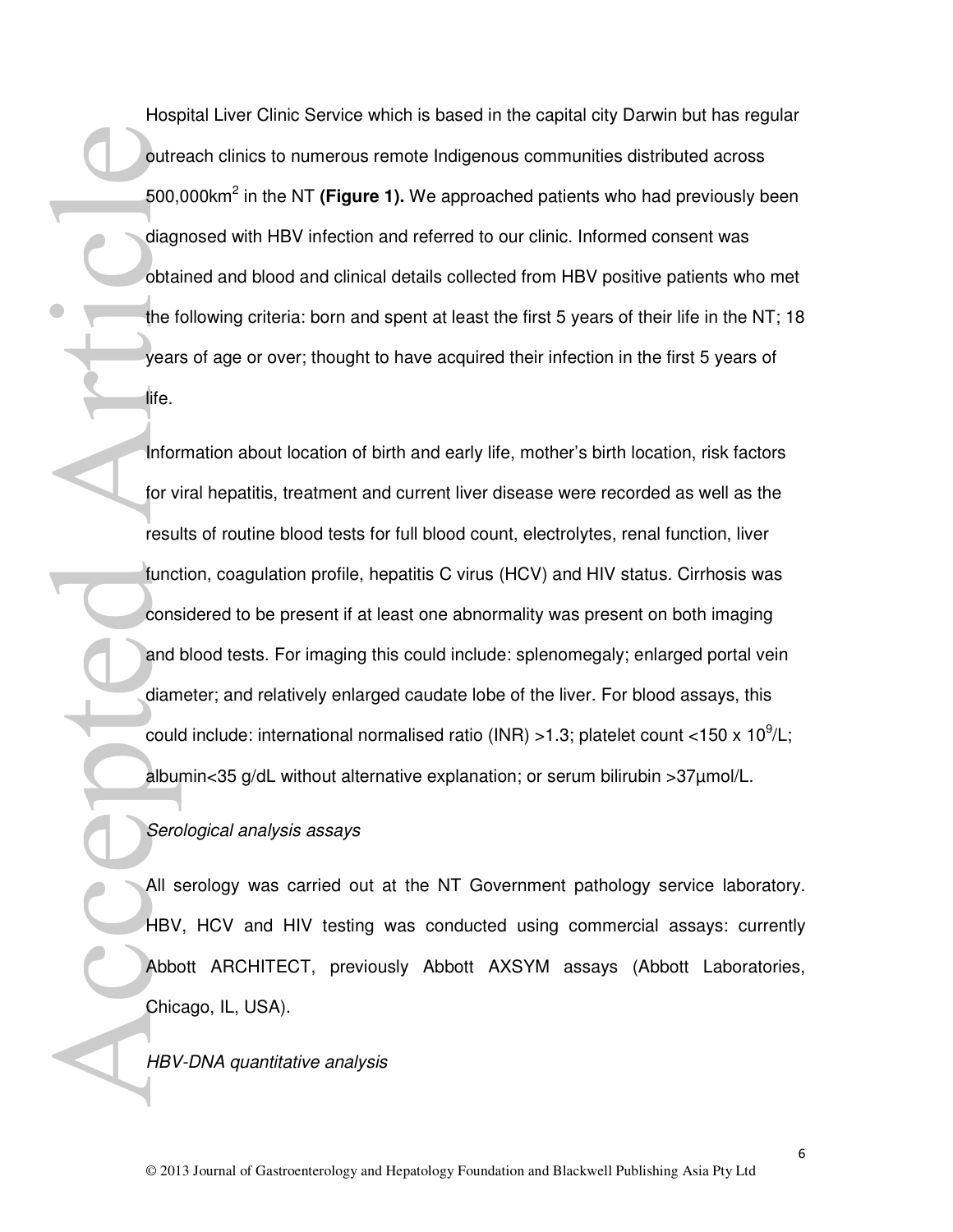Hepatitis B viral loads were carried out by the Victorian Infectious Diseases Reference Laboratory (VIDRL) and determined using Abbott Realtime HBV Assay; dynamic range 15-1x10<sup>9</sup> IU/mL (Abbott Laboratories).

#### Genotype determination

HBV DNA was extracted from 200µL serum using the QIAamp DNA Minikit (QIAGEN, Hilden, Germany) according to the manufacturer's instructions. To determine genotype and sub-genotype, sequence data was obtained for the reverse transcriptase (RT) region of the HBV polymerase gene (and corresponding overlapping region of the S gene). HBV DNA was amplified with the primers Seq2 5'- TTG GCC AAA ATT CGC AGT C -3' (nt 300-318 (numbering from EcoR1 site)) and 2996 5'- GCG TCA GCA AAC ACT TGG C -3' (nt 1175-1193), which amplify a 893bp segment of the RT region. Amplification conditions were as previously described (22). PCR products were sequenced using the PCR primers as above. Mutation analysis was carried out using SeqHepB free-ware (23) at VIDRL. To screen for basal core promoter (BCP)/ pre-core (PC) mutations, HBV DNA was amplified with the primers PC5 5'- TCG CAT GGA GAC CAC CGT GA -3' (nt 1604- 1623) and PC2 5'- GGC AAA AAC GAG AGT AAC TC -3' (nt 1940-1959). Amplification, sequencing and analysis were carried out as above. References<br>
HBV<br>
Glan<br>
dete<br>
TTG<br>
2996<br>
893k<br>
desc<br>
Muta<br>
scree<br>
amp<br>
1625<br>
Amp<br>
1625<br>
Amp<br>
1627<br>
Serc<br>
2996<br>
2996<br>
2996<br>
Amp<br>
1627<br>
Amp<br>
27<br>
Amp<br>
27<br>
Amp<br>
27<br>
Amp<br>
27<br>
Amp<br>
27<br>
Amp<br>
27<br>
Amp<br>
27<br>
27<br>
Amp<br>
27<br>
Amp<br>
27<br>
27<br>

#### Serotype determination of HBsAg

Serotype was deduced from the nucleotide sequence for amino acid positions 122, 127 and 160 of the surface antigen protein as described elsewhere (24) .

Phylogenetic analysis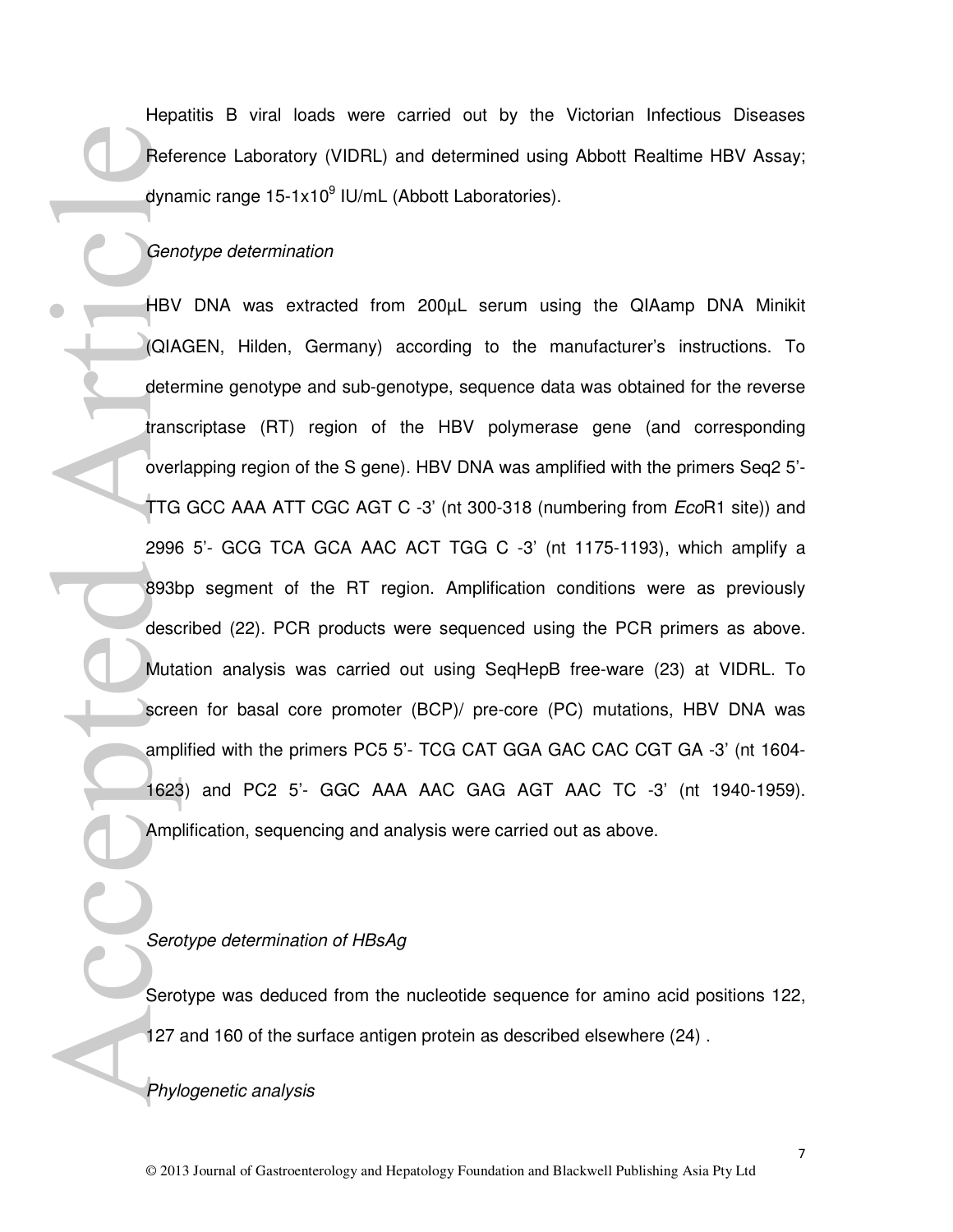Alignment of 549bp from the catalytic domains A-E of RT region, corresponding to amino acids 67 to 226 of the overlapping surface gene, was carried out using ClustalW (Bioedit) (25) for the 49 samples, and compared to 15 sequences obtained from Genbank (2 previously published sub-genotype C4 sequences (Accession numbers AB0704, AB0705), 12 sequences from sub-genotypes C1, C2, C3 and C5 and one sub-genotype B1 sequence (Accession number AB0289) used as an outgroup). The phylogenetic tree was constructed using the Neighbour-Joining method, and the evolutionary distances were computed using the Kimura 2-parameter method with bootstrapping of 1000 replicates. Phylogenetic analysis was conducted in MEGA5 (26). Article

#### Statistical analysis

Data were entered into a Microsoft Access 2007 database (Microsoft, Redmond, WA) and analysed using STATA version 10 (Statacorp, TX). Results were presented as mean+/- SD for normally distributed parameters and median +/- IQR for nonnormally distributed parameters. Bivariate analyses were performed using the Student's t-test or (for non-parametric data) Mann-Whitney U-test, with p-values of <0.05 considered significant. Stati<br>
Data<br>
WA)<br>
as n<br>
norm<br>
Stud<br>
<0.0<br>
Rest<br>
Rest<br>
regic<br>
the r<br>
C4, d<br>
were

#### **Results**

Between June 2010 and June 2012, 65 patients were recruited from six different regions of the NT **(Figure 1)**. Sixteen had an insufficient viral load for genotyping. Of the remaining 49, phylogenetic analysis revealed 100% were infected with genotype C4, clustering with the previously published C4 sequences (**Figure 2**). All sequences were determined to be serotype ayw3 HBV.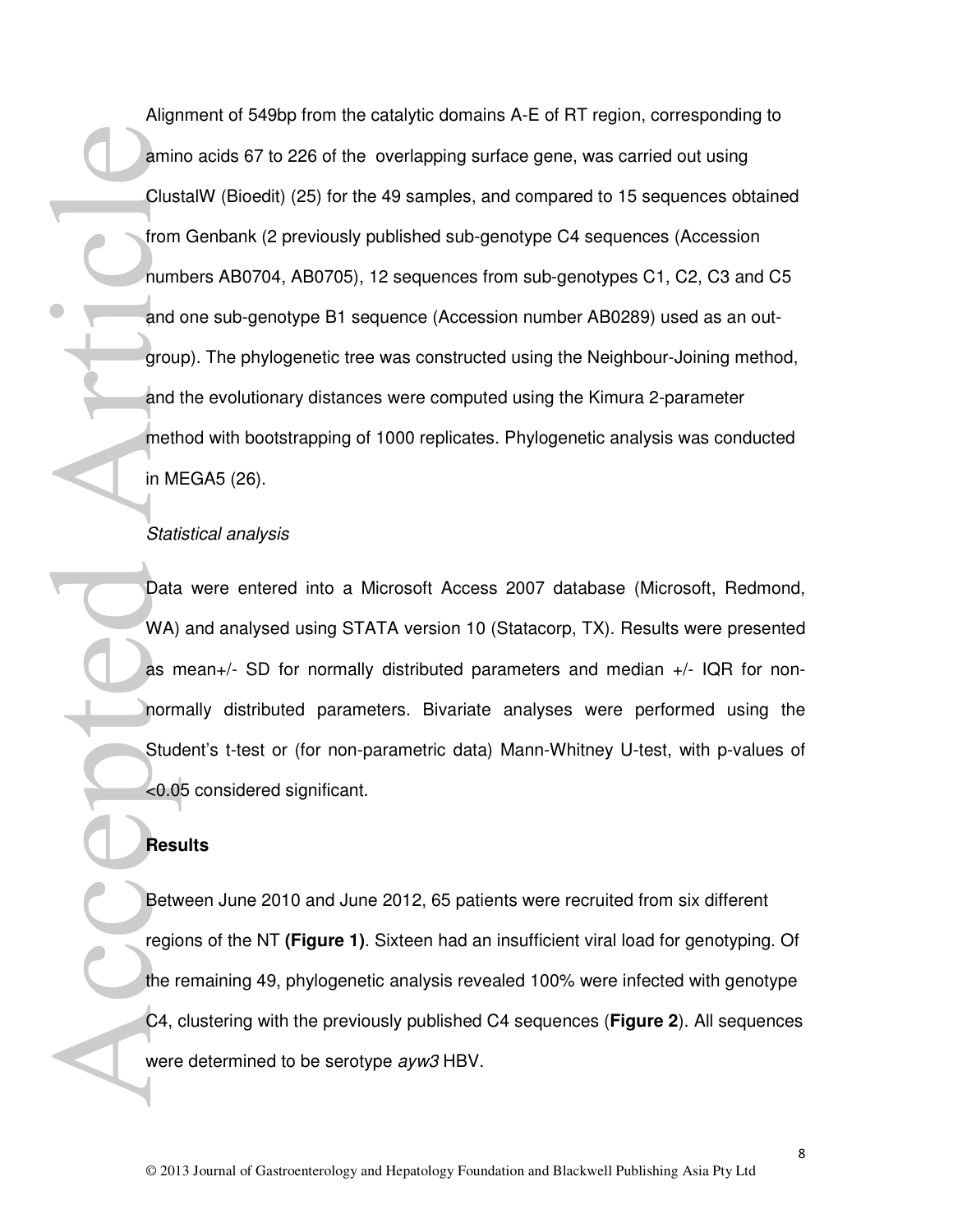Demographics and patient characteristics are presented in **Table 1**(**27)**, laboratory markers and clinical details are presented in **Table 2**.The majority (86%) of patients were born and raised (and were therefore assumed to have acquired HBV) in the same location as where their mother was born, and of the remaining 14%, 11% did not know their mothers' place of birth, 1.5% were born within the NT and 1.5% in Western Australia. Fourteen patients had received or were receiving nucleos(t)ide analogue antiviral treatment for HBV. Ten were on current therapy and four women had received therapy during the perinatal period for prevention of mother to child transmission that had since been ceased. Accepted Article

Half of the cohort were HBeAg positive, and these patients were significantly younger than those who were HBeAg negative (29.6 years vs 41.4 years, p=0.0002, Table 2). When stratified by age group the percentage of individuals who were HBeAg positive is presented in **Figure 3**. No patients were co-infected with HCV  $(n=58$  tested) or HIV  $(n=52$  tested).

Twenty percent of patients had evidence on abdominal ultrasound and blood tests to suggest cirrhosis but only one patient had had a liver biopsy and 41% of patients had never had an ultrasound. No patients had evidence of decompensated cirrhosis at the time of enrolment.

Of those patients with sufficient viral load to determine their sub-genotype as  $C_4$  (n= 49), 18 (37%) were HBeAg negative and 31 (63%) HBeAg positive. All isolates had wild-type polymerase gene sequences. The canonical sG145R vaccine-escape variant was detected in the surface antigen of virus from two patients. Analysis of the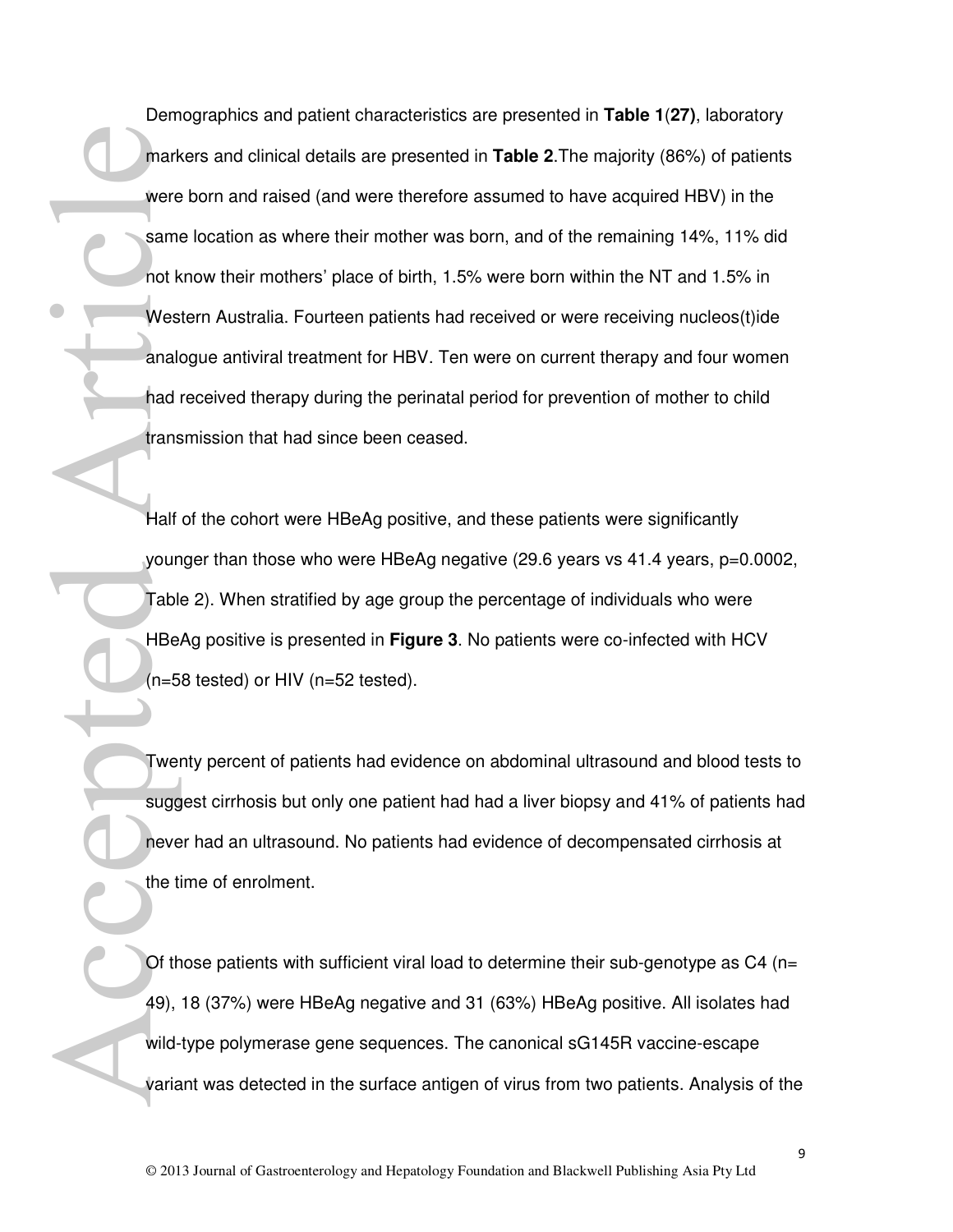PC and BCP region was possible in 44 samples. The classical PC mutation G1896A was present in 14 (32%) of these patients. BCP mutations G1764A/C1766T or A1762T/G1764A were present in 26 individuals (59%) of those with available sequence. This is presented with respect to HBeAg status in **Figure 4**.

#### **Discussion**

In the largest study of HBV molecular epidemiology in Indigenous Australians performed to date, we have determined that the exclusive HBV genotype present in Indigenous people tested in the Top End of the NT of Australia is the unusual subgenotype C4. This has previously only been identified in two other individuals (20), both of whom were Indigenous Australians from Queensland. This genotype also appears to be present in the small numbers of central Australian Indigenous people who have had a genotype documented as part of clinical care (personal communication, Dr Lloyd Einsiedel, 2012). It is intriguing and surprising that this appears to be the only genotype present in our study population as the communities included are very widely distributed across a large geographical area. The strong concordance in the place of birth for mother and child in our population suggests that permanent movement and admixture of language groups across this region has been limited. There are other reports in the literature of predominant genotypes within isolated, remote and Indigenous populations such as in Nigeria (28) and Inuit populations (29) but none to our knowledge of exclusivity. The absence of coinfection is consistent with a predominant perinatal route of transmission and low rates of intravenous drug use in this population. was<br>A176<br>sequence Article<br>Disc<br>Disc<br>Disc<br>Disc<br>In the perform<br>apperton apperton apperton apperton apperton apperton apperton apperton appertunce<br>with population apperton beer<br>with population apperton beer<br>with population an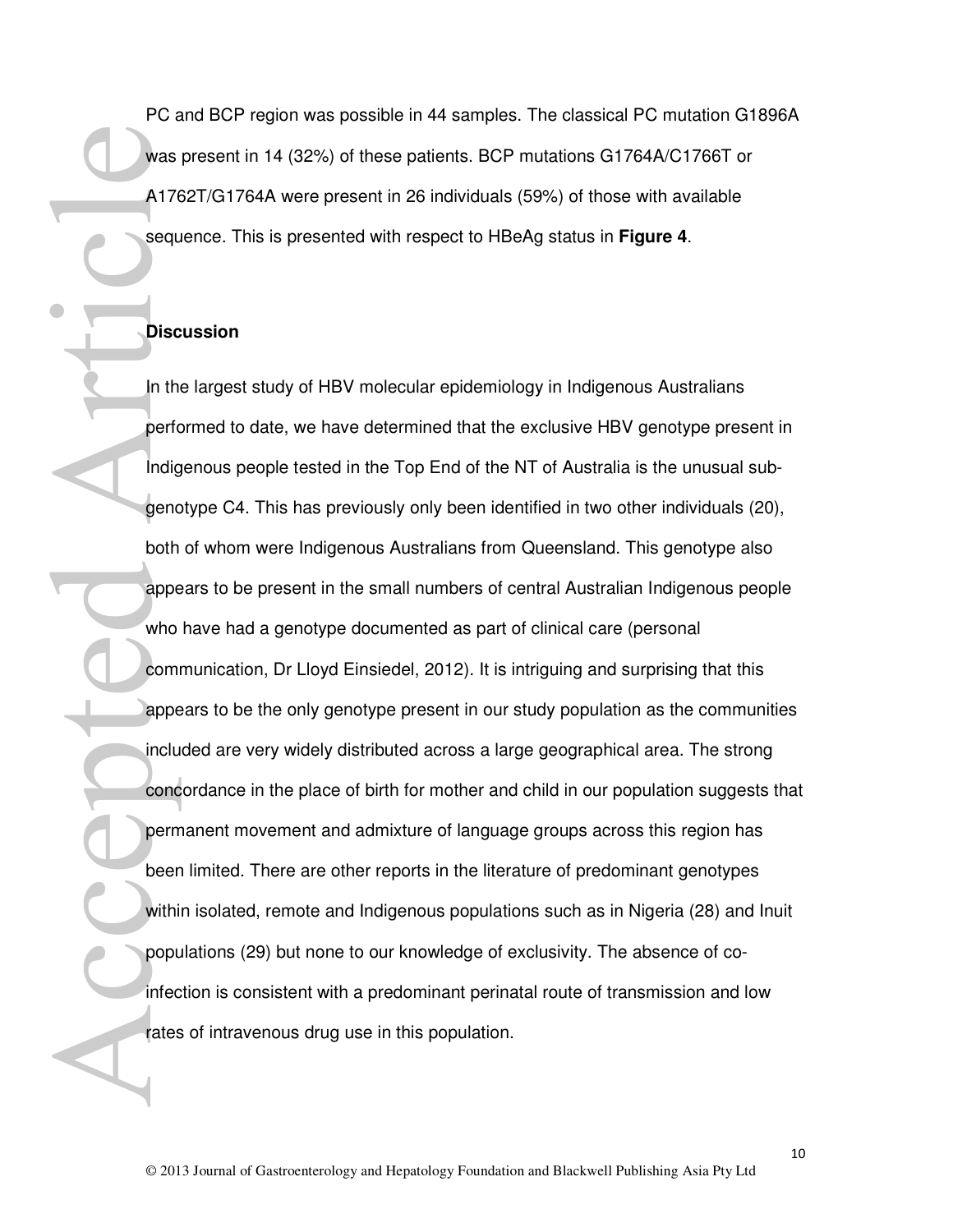Despite 22% of patients in this remote setting having received antiviral treatments, sequencing of the polymerase gene found no evidence of drug resistant variants. This is particularly relevant given the potential challenges involved in rolling out HBV antiviral treatment to remote Indigenous communities. These data suggest that potential concerns regarding poor adherence (30) and consequently widespread emergence of resistance are unfounded.

On analysis of the PC and BCP regions, the G1896A and either G1764A/C1766T or A1762T/G1764A mutations were found frequently. These polymorphisms have been increasingly associated with more severe hepatitis, liver cirrhosis, HCC and acute fulminant hepatitis (31-33). In the HBeAg negative group there was only one patient who did not have HBV with some combination of these mutations. A1762T/G1764A has been associated with an increased risk of HCC (34) and was present in 51% of samples. The presence of wild type 1896 sequence and BCP A1762T/G1764A in a cohort of Taiwanese genotype C patients was associated with the highest risk of HCC (adjusted hazard ratio of 2.99) (35); 22% of our patients fit this profile. Previous evidence from the NT has demonstrated high HCC incidence in Indigenous Australians, similar to that observed in South East Asia, as well as documenting later presentation and poorer prognosis than in non-Indigenous Australians (36-38). equel<br>
This<br>
antive pote<br>
eme<br>
On a<br>
A176<br>
incre<br>
Chan<br>
Han<br>
circle<br>
Chan<br>
Chan<br>
Chan<br>
Chan<br>
Chan<br>
Chan<br>
Chan<br>
Chan<br>
Chan<br>
Chan<br>
Chan<br>
Chan<br>
Chan<br>
Chan<br>
Chan<br>
Chan<br>
Chan<br>
Chan<br>
Chan<br>
Chan<br>
Chan<br>
Chan<br>
Chan<br>
Chan<br>
Chan<br>
Cha

Genotype C HBV is associated with an aggressive phenotype and worse prognosis than other genotypes in terms of delayed HBeAg seroconversion, progression to cirrhosis and development of HCC (35, 39-43). This is the first description of a cohort of people with genotype C4 chronic HBV infection and it appears that C4 also has the genetic polymorphisms consistent with a poorer prognosis. Although HBeAg negative individuals were significantly older (p=0.0002) than HBeAg positive individuals, the interquartile range for HBeAg positive individuals extends from 24 to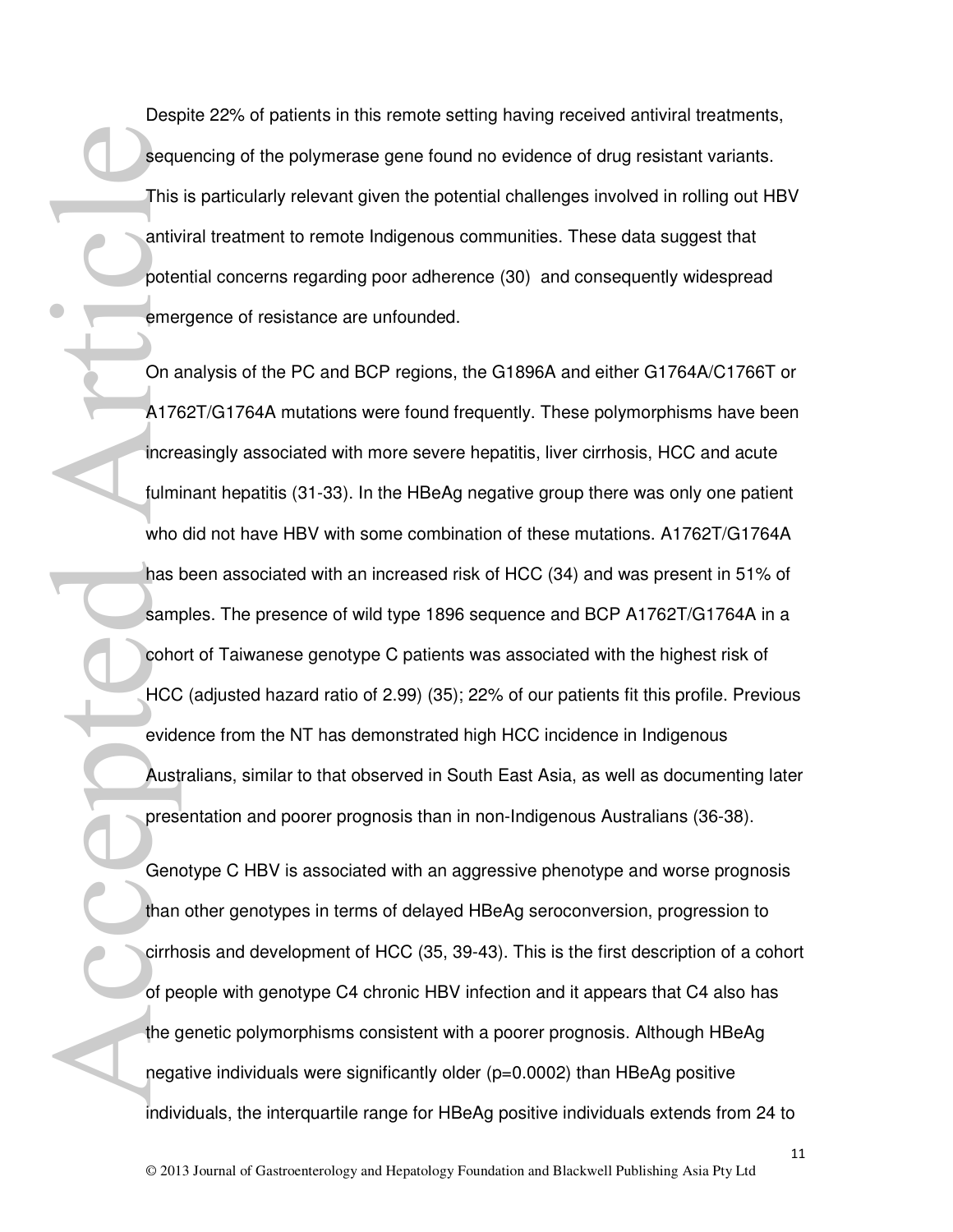42 years with the range up to 53 years. Chu and Liaw in their review of the implications of delayed HBeAg seroconversion in the context of HBV acquired in childhood define "delayed seroconversion" as the persistence of eAg positivity after the age of 40 years. They suggest that this situation has been associated with a significantly higher risk of progression to cirrhosis and warrants earlier consideration of antiviral or immunomodulatory therapy (44). In our sub-genotype C4 cohort 35% of those aged 40-49 and 33% of those aged 50-59 remained HBeAg positive, demonstrating 'delayed' HBeAg seroconversion using this definition (figure 3). Overall in an endemic context similar to ours it would be expected that less than 10% of individuals with chronic HBV would remain HBeAg positive over the age of 40 years (44). The implications for morbidity and mortality in our setting where C4 is the exclusive sub-genotype could be significant and pose multiple clinical dilemmas; should we move towards individualized genotype guided therapy i.e. earlier commencement in HBeAg positive individuals with sub-genotype C4 and in our circumstances should our general guidelines be modified towards earlier treatment, minimal use of interferon and earlier screening based on our emerging knowledge of the C4 sub-genotype. These concerns warrant further investigation and clarification. All our isolates are HBsAg serotype ayw3 based on aa sequence at positions 122, 127 and 160. Concerns have been raised regarding the efficacy of hepatitis B vaccine in Indigenous Australians (9, 13, 45, 46) which is derived from serotype adw virus. There is also some evidence to raise concerns about HBV vaccine efficacy in the Gambia where there is also a mismatch between vaccine (serotype adw) and endemic HBV which is genotype A-2, serotype ayw-4 (47, 48). We hypothesise that our unusual sub-genotype could be a contributory factor in the observed lack of impli<br>
child<br>
the a<br>
signi<br>
of ar<br>
of th<br>
dem<br>
over<br>
of th<br>
dem<br>
over<br>
of th<br>
dem<br>
over<br>
of th<br>
dem<br>
over<br>
of th<br>
sar:<br>
exclu<br>
shou<br>
circu<br>
minit the (<br>
All o<br>
27<br>
yeac:<br>
the C<br>
were the C<br>
shou<br>
circu<br>
minit the (<br>
all o<br>

vaccine efficacy which, if proven, could point to the need to consider using a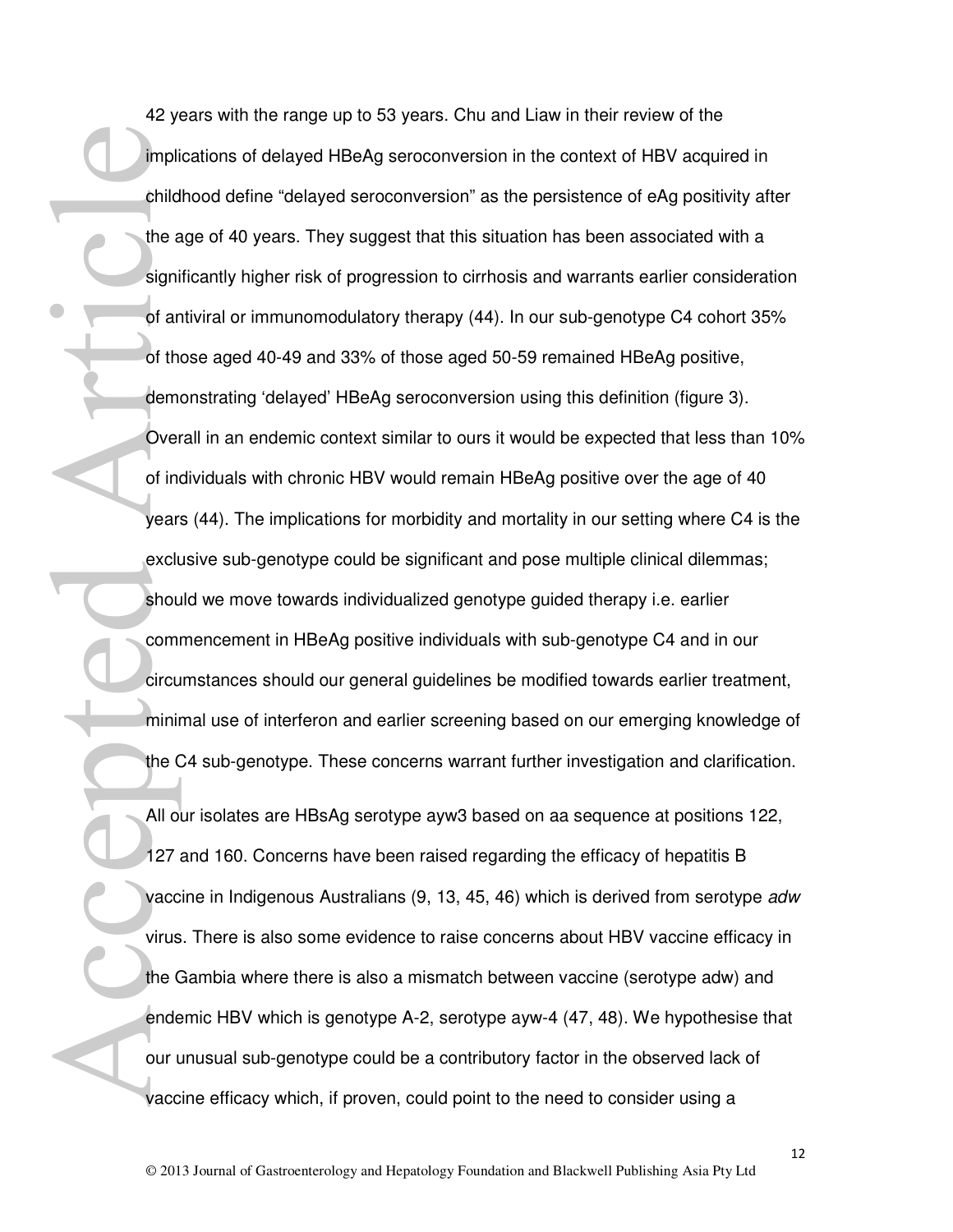modified vaccine in our region. Further epidemiological and virological studies to investigate this question are planned.

Due to inherent bias in clinical recruitment methodology the study population is relatively well with a low proportion of individuals on treatment or with evidence of established cirrhosis. However, given that only 59% of patients had a documented abdominal ultrasound, and only one patient had undergone liver biopsy (noninvasive assessment of hepatic fibrosis was unavailable in the NT during the study period), cirrhosis is likely to have been underdiagnosed in this population. Low levels of alcohol use were reported, with 72.3% of individuals reporting complete abstinence; although some degree of reporting bias is likely, it is important to recognise that alcohol is prohibited in most remote communities where patients were recruited. inves<br>
Due<br>
Pue<br>
etat<br>
etat<br>
abdd<br>
invas<br>
peric<br>
di absti<br>
reco<br>
fect<br>
In or<br>
Abor<br>
sequ<br>
anal;<br>
clinic<br>
thera<br>
abdd<br>
sequ<br>
anal;<br>
clinic<br>
fect<br>
anal;<br>
clinic<br>
fect<br>
anal;<br>
and <br>
and <br>
anal;<br>
<br>
and <br>
and <br>
and <br>
anal;<br>
<br>
a

In order to extend our knowledge of the impact of this sub-genotype of HBV on Aboriginal peoples of the Top End of the NT, we are now planning full genome sequencing on all isolates as well as further phylogenetic and phylogeographical analyses. We plan for long-term follow-up of this cohort to further evaluate the clinical progression of individuals living with this sub-genotype, to better target therapeutic interventions and optimise clinical approaches to these communities.

In conclusion we have determined that the exclusive sub-genotype found across a wide range of Indigenous Australian communities living in the NT is C4, which appears to have similar characteristics to other C genotypes in terms of prolonged persistence of HBeAg positivity and the genetic characteristics that have been associated with earlier progression to cirrhosis and higher incidence of HCC. This has potentially significant consequences for public health and clinical protocols and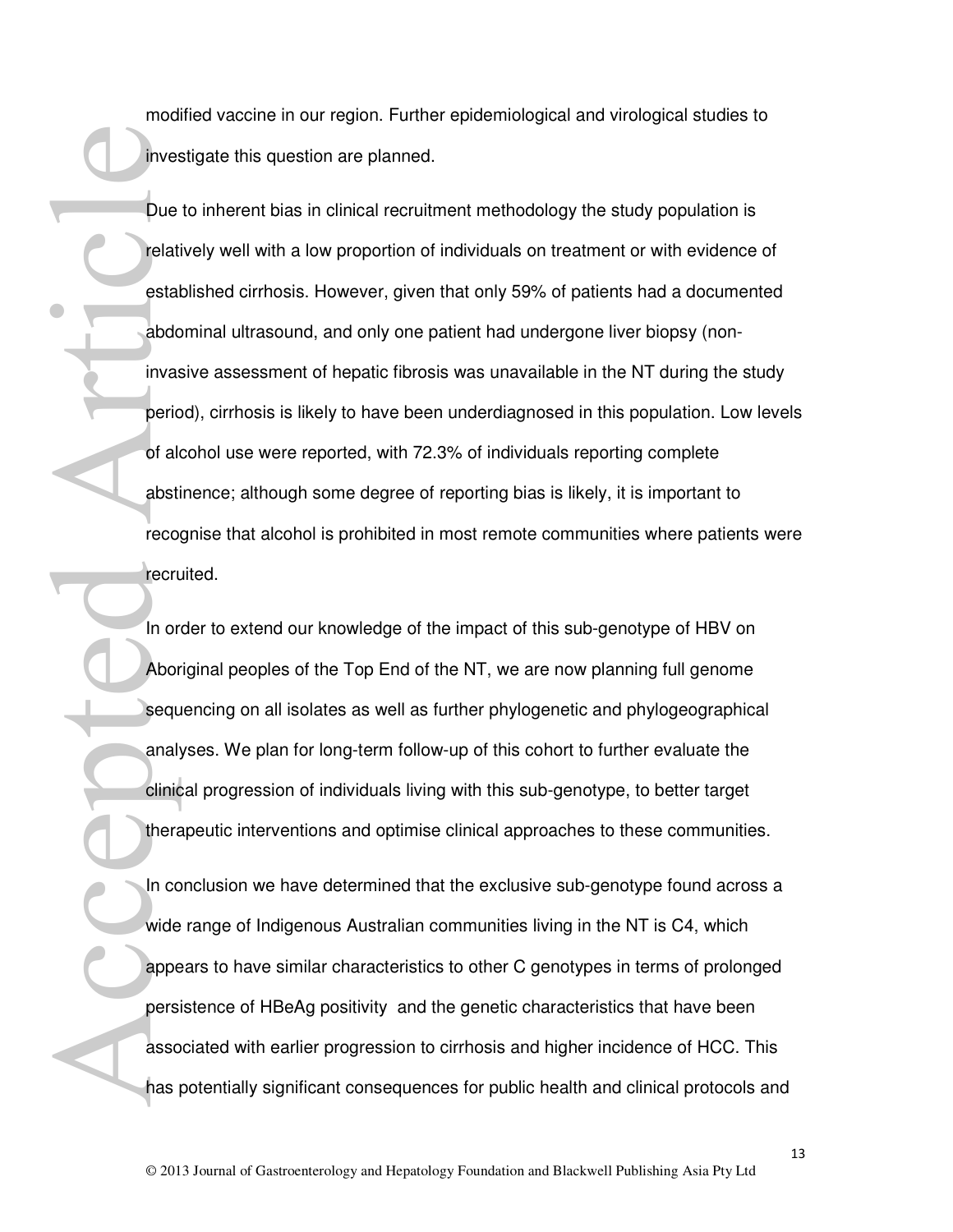guidelines in our setting and further supports the importance of being aware of both individual and regional genotype patterns in planning optimal management strategies.

## **ACKNOWLEDGEMENTS**

We would like to thank the laboratory staff at both the Royal Darwin Hospital Government Pathology Laboratory and the Victorian Infectious Diseases Reference Laboratory. We would also like to thank all Infectious Diseases and Outreach registrars at the Royal Darwin Hospital for their help with the recruitment of patients. Mack We Governot Cover Cover Cover Cover Cover Cover Cover Cover Cover Cover Cover Cover Cover Cover Cover Cover Cover Cover Cover Cover Cover Cover Cover Cover Cover Cover Cover Cover Cover Cover Cover Cover Cover Cover C

Financial Support

ACC

JSD, JD and ST received salary support from the NH&MRC for this work. JD also received salary support from The Sidney Myer Fund.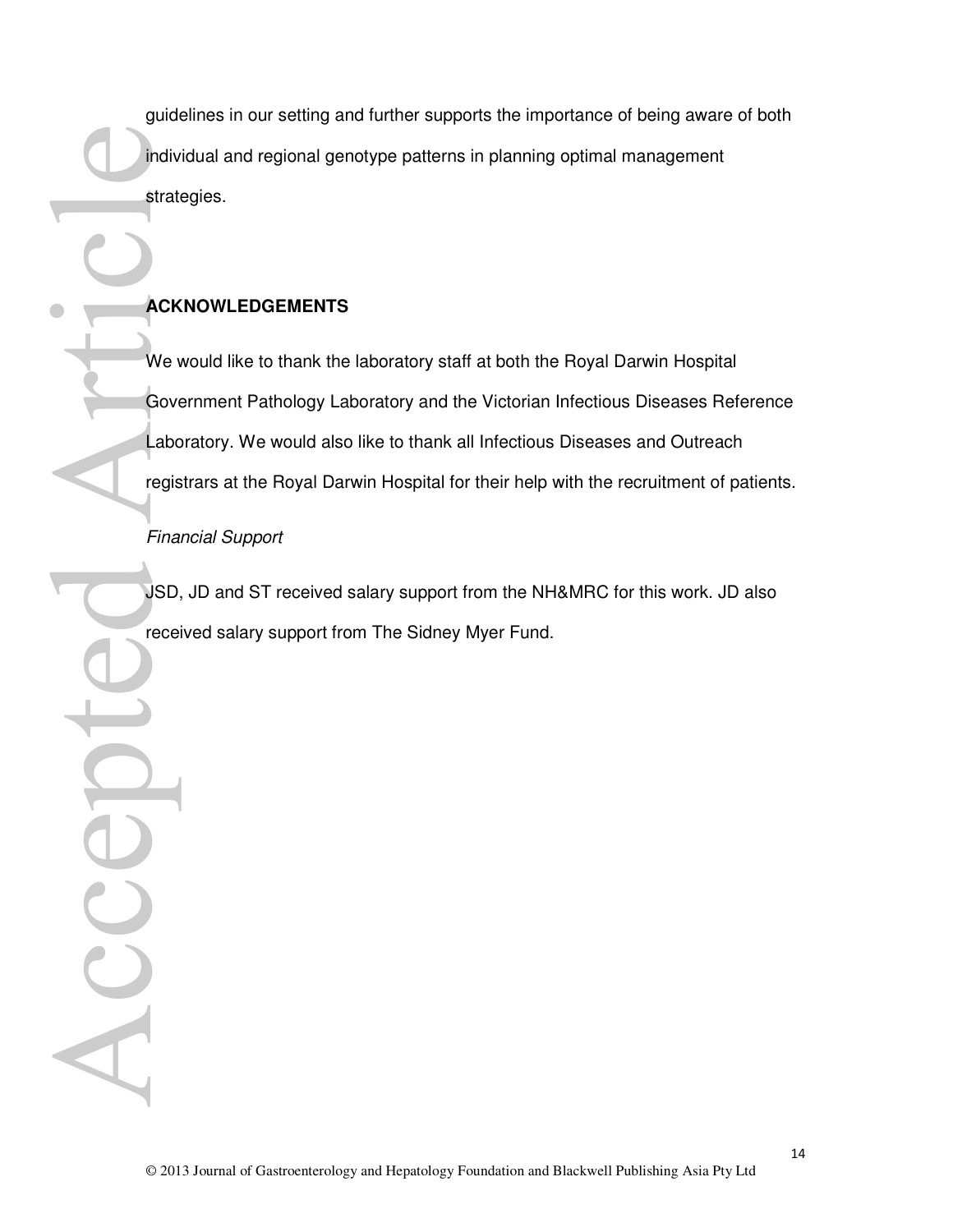## **REFERENCES**

1. Lai CL, Ratziu V, Yuen M-F, Poynard T. Viral hepatitis B. The Lancet 2003;362(9401):2089-94.

2. Gidding HF, Warlow M, MacIntyre CR et al. The impact of a new universal infant and school-based adolescent hepatitis B vaccination program in Australia. Vaccine 2007;25(51):8637-41. REF<br>
1. 2003<br>
2. infan<br>
Vacc<br>
3. Surv<br>
4. NSW<br>
4. NSW<br>
4. NSW<br>
5. Estir<br>
4. NSW<br>
5. Estir<br>
4. NSW<br>
6. Terri<br>
7. ami<br>
8. west<br>
9. Olignarity 8.

3. HIV, viral hepatitis and sexually transmissible infections in Australia: Annual Surveillance Report 2011. Sydney: The Kirby Institute, Univeristy of New South Wales; 2011.

4. National Centre in HIV epidemiology and clinical research TUoNSW, Sydney, NSW. Annual Surveillance report. 2010.

5. O'Sullivan BG, Gidding HF, Law M, Kaldor JM, Gilbert GL, Dore GJ. Estimates of chronic hepatitis B virus infection in Australia, 2000. Aust N Z J Public Health 2004;28(3):212-6.

6. Gardner ID. Hepatitis B virus markers in children and staff in Northern Territory schools. Med J Aust 1992;156(9):638-41.

7. Campbell DH. The prevalence of markers of infection with hepatitis B virus in a mixed-race Australian community. Med J Aust 1989;150(9):489-92.

8. Campbell DH. Hepatitis B infection of children in a mixed-race community in western New South Wales. Med J Aust 1991;154(4):253-6.

9. Malcolm RL, Ludwick L, Brookes DL, Hanna JN. The investigation of a 'cluster' of hepatitis B in teenagers from an Indigenous community in North Queensland. Aust N Z J Public Health 2000;24(4):353-5.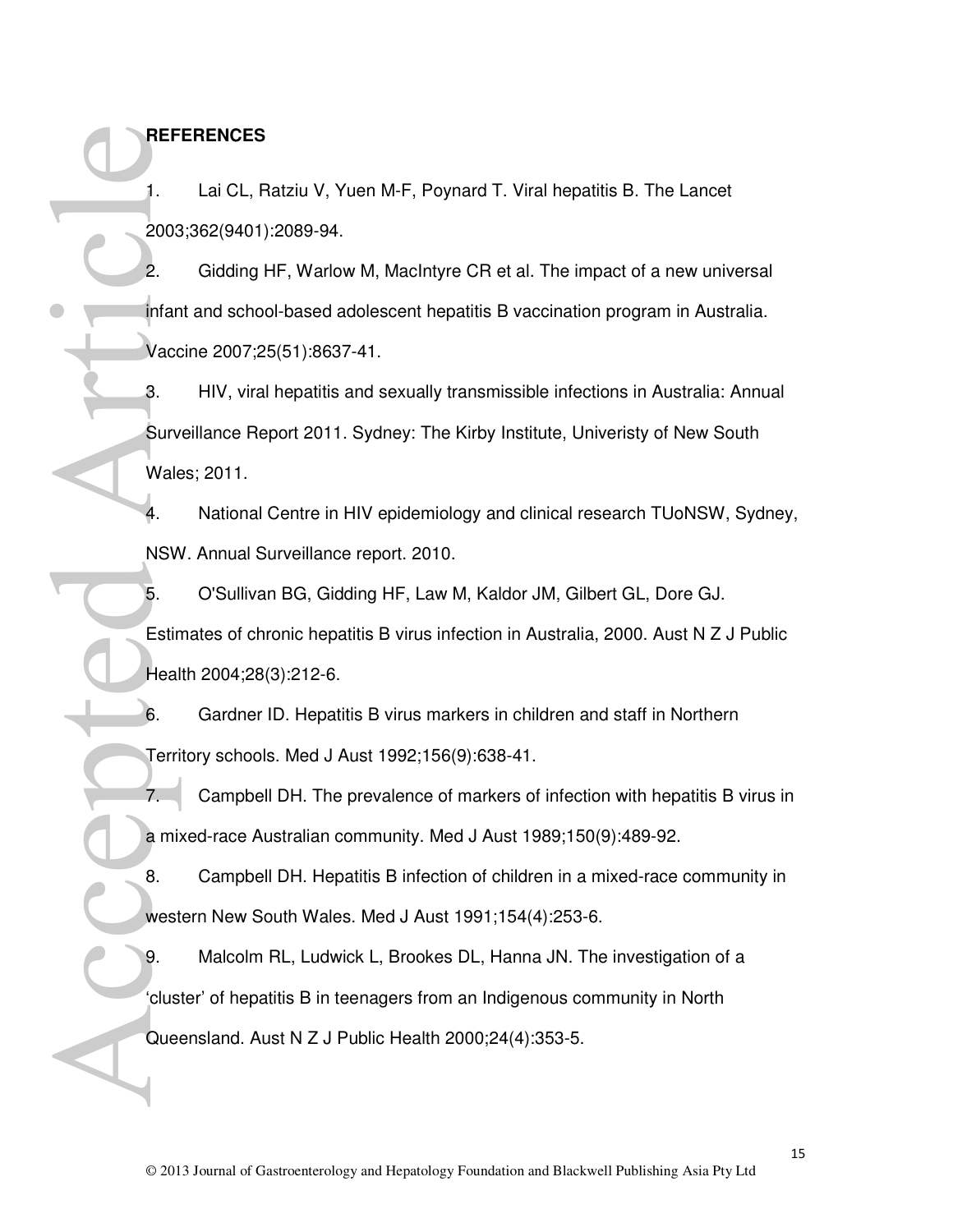10. Wood N, Warlow M, Quinn H et al. Establishment of a surveillance system (utilising Midwifes Data Collection Systems) for monitoring the impact of hepatitis B vaccination on the population prevalence of chronic hepatitis B virus infection in Australia. Aust N Z J Public Health 2008;32(3):272-5.

11. Statistics ABo. Northern Territory 2006 census of population and housing. In: Statistics ABo, editor.; 2007. p. 1362.7.

12. Carroll E, Page W, Davis JS. Screening for hepatitis B in East Arnhem Land: a high prevalence of chronic infection despite incomplete screening. Intern Med J 2010;40(11):784-7.

13. Dent E, Selvey CE, Bell A, Davis J, McDonald MI. Incomplete protection against hepatitis B among remote Aboriginal adolescents despite full vaccination in infancy. Commun Dis Intell 2010;34(4):435-9.

14. Lin CL, Kao JH. The clinical implications of hepatitis B virus genotype: Recent advances. Journal of gastroenterology and hepatology 2011;26 Suppl 1:123-30.

15. Fattovich G, Bortolotti F, Donato F. Natural history of chronic hepatitis B: special emphasis on disease progression and prognostic factors. J Hepatol 2008;48(2):335-52.

16. Kim BK, Revill PA, Ahn SH. HBV genotypes: relevance to natural history, pathogenesis and treatment of chronic hepatitis B. Antivir Ther 2011;16(8):1169-86. 17. Kao J-H. Hepatitis B viral genotypes: clinical relevance and molecular characteristics. J Gastroenterol Hepatol 2002;17(6):643-50. utilis vacce<br>
Vacce<br>
Aust<br>
11. Stati<br>
12. a hig<br>
2010<br>
13. agail infan<br>
13. agail infan<br>
14. adva<br>
15. spec<br>
2008<br>
16. path<br>
17. char.<br>
18. antig<br>
18. antig<br>
18. antig<br>
18. antig<br>
18. antig<br>
18. antig<br>
18. antig

18. Livingston SE, Simonetti JP, Bulkow LR et al. Clearance of hepatitis B e antigen in patients with chronic hepatitis B and genotypes A, B, C, D, and F. Gastroenterology 2007;133(5):1452-7.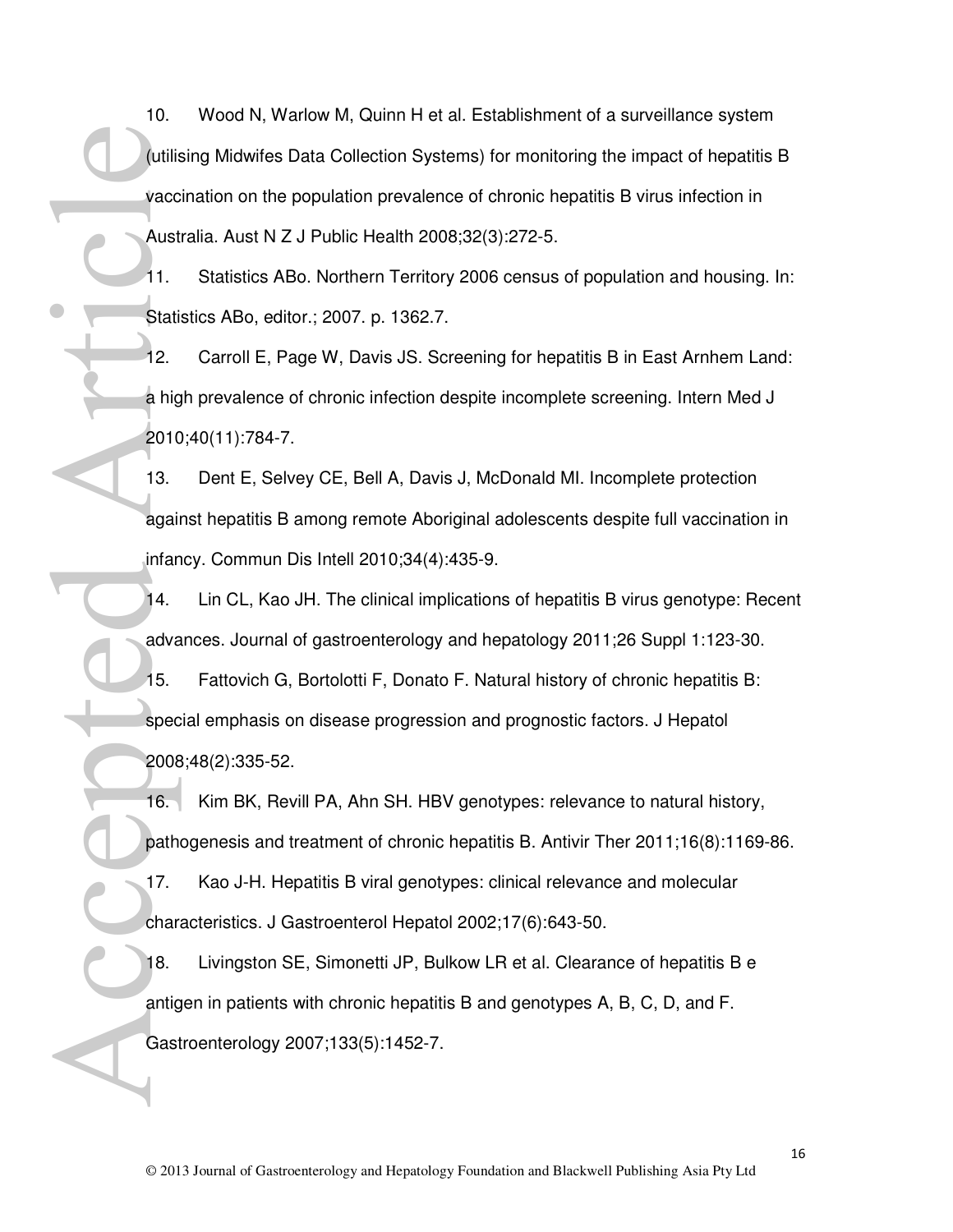19. Yu MW, Yeh SH, Chen PJ et al. Hepatitis B virus genotype and DNA level and hepatocellular carcinoma: a prospective study in men. J Natl Cancer Inst 2005;97(4):265-72.

20. Sugauchi F, Mizokami M, Orito E et al. A novel variant genotype C of hepatitis B virus identified in isolates from Australian Aborigines: complete genome sequence and phylogenetic relatedness. The Journal Of General Virology 2001;82(Pt 4):883- 92. and 2005<br>
2006<br>
2006<br>
2007<br>
21. Mole<br>
Aust 22. Uniq<br>
23. prog<br>
2007<br>
24. subt:<br>
25. anal:<br>
1999<br>
26. Mole<br>
25. anal:<br>
1999<br>
26. Mole<br>
26. anal:<br>
25. anal:<br>
1998

21. McIntosh EDG, Givney R, Zhang S-S, Couroucé AM, Burgess M, Cossart YE. Molecular epidemiology and variation of hepatitis B in recent immigrant families to Australia. J Med Virol 1998;56(1):10-7.

22. Ayres A, Locarnini S, Bartholomeusz A. HBV Genotyping and Analysis for Unique Mutations. In; 2004. vol 95 p. 125-49.

23. Yuen LKW, Ayres A, Littlejohn M et al. SEQHEPB: A sequence analysis program and relational database system for chronic hepatitis B. Antiviral Res 2007;75(1):64-74.

24. Okamoto H. Point mutation in the S gene of hepatitis B virus for a d/y or w/r subtypic change in two blood donors carrying a surface antigen of compound subtype adyr or adwr. J Virol 1987;61(10):3030-4.

25. Hall TA . Bioedit: a user-friendly biological sequence alignment editor and analysis program for windows 95/98/NT. Nucleic acids symposium series 1999;41:95-8.

26. Tamura K, Peterson D, Peterson N, Stecher G, Nei M, Kumar S. MEGA 5: Molecular evolutionary genetics analysis using maximum likelihood, evolutionary distance, and maximum parsimony methods. Mol Biol Evol 2011;28(10):2731-9.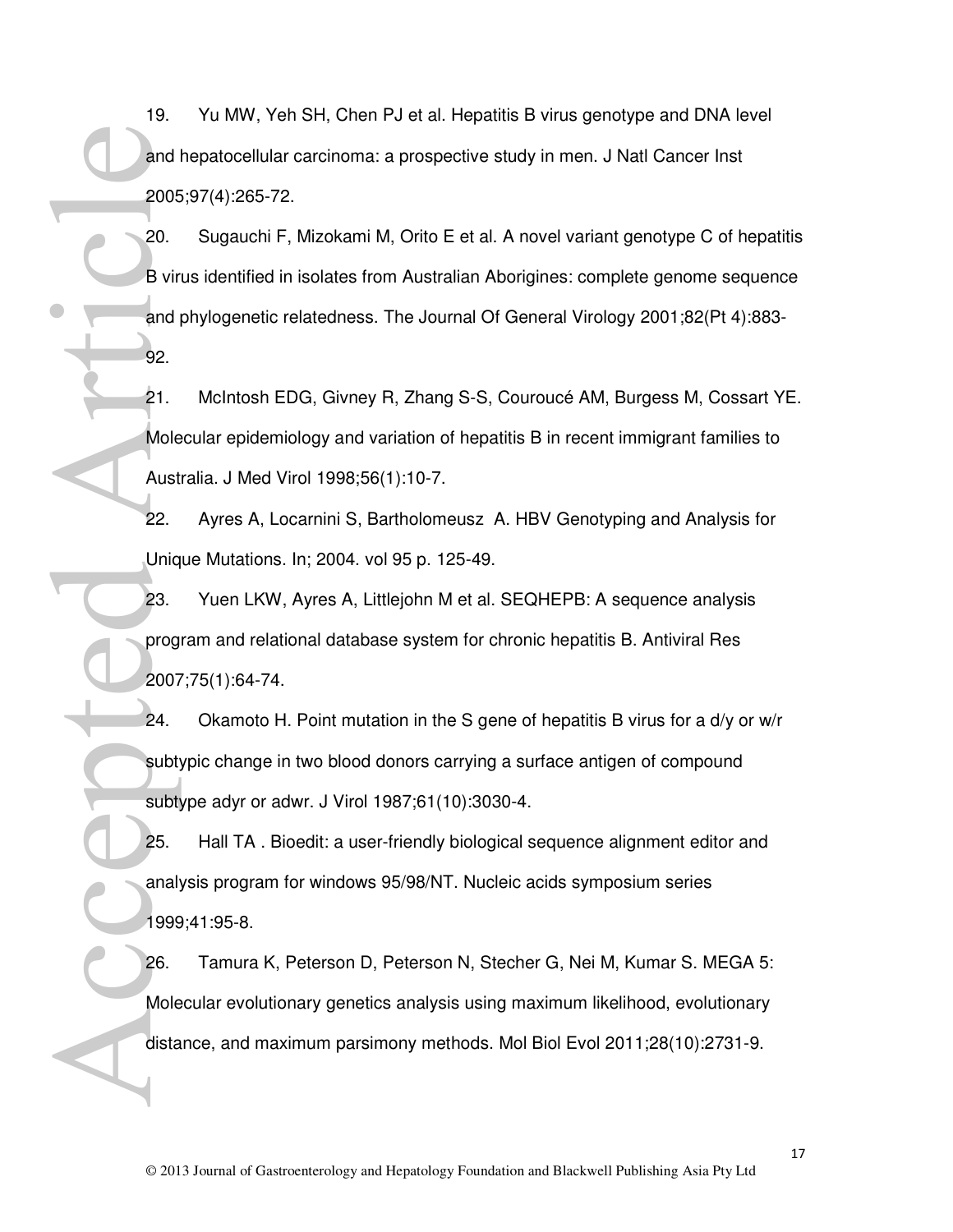27. NHMRC. Australian Alcohol Guidelines: Health Risks and Benefits. In: NHMRC, editor. Canberra; 2001.

28. Forbi JC, Vaughan G, Purdy MA et al. Epidemic history and evolutionary dynamics of hepatitis B virus infection in two remote communities in rural Nigeria. PLoS ONE 2010;5(7):e11615-e.

29. Krarup HB, Andersen S, Madsen PH, Okkels H, Hvingel BH, Laurberg P. Benign course of long-standing hepatitis B virus infection among Greenland Inuit? Scand J Gastroenterol 2008;43(3):334-43.

30. Hamrosi K, Taylor SJ, Aslani P. Issues with prescribed medications in Aboriginal communities: Aboriginal health workers' perspectives. Rural Remote Health 2006;6(2):13p.

31. Nishizono A, Kohno K, Takita-Sonoda Y et al. Sequential analyses of the mutations in the core upstream and precore regions of hepatitis B virus genome in anti-HBe positive-carriers developing acute exacerbation. J Med Virol 1997;53(3):266-72. NHM<br>
28.<br>
dyna<br>
29.<br>
Beni<br>
Scar<br>
30.<br>
Abor<br>
Heal<br>
31.<br>
muta anti-<br>
1997<br>
32.<br>
muta anti-<br>
33.<br>
hepa<br>
33.<br>
hepa<br>
34.<br>
29.<br>
34.<br>
29.<br>
29.<br>
29.<br>
29.<br>
2006<br>
34.<br>
2006<br>
34.<br>
2006<br>
34.<br>
2006<br>
34.<br>
2006<br>
34.<br>
2006<br>
34.<br>
2006<br>
34.

32. Ozasa A, Tanaka Y, Orito E,et al. Influence of genotypes and precore mutations on fulminant or chronic outcome of acute hepatitis B virus infection. Hepatology (Baltimore, Md.) 2006;44(2):326-34.

33. Kao J-H, Chen P-J, Lai M-Y, Chen D-S. Basal core promoter mutations of hepatitis B virus increase the risk of hepatocellular carcinoma in hepatitis B carriers. Gastroenterology 2003;124(2):327-34.

34. Liu S, Zhang H, Gu C et al. Associations Between Hepatitis B Virus Mutations and the Risk of Hepatocellular Carcinoma: A Meta-Analysis. J Natl Cancer Inst 2009;101(15):1066-82.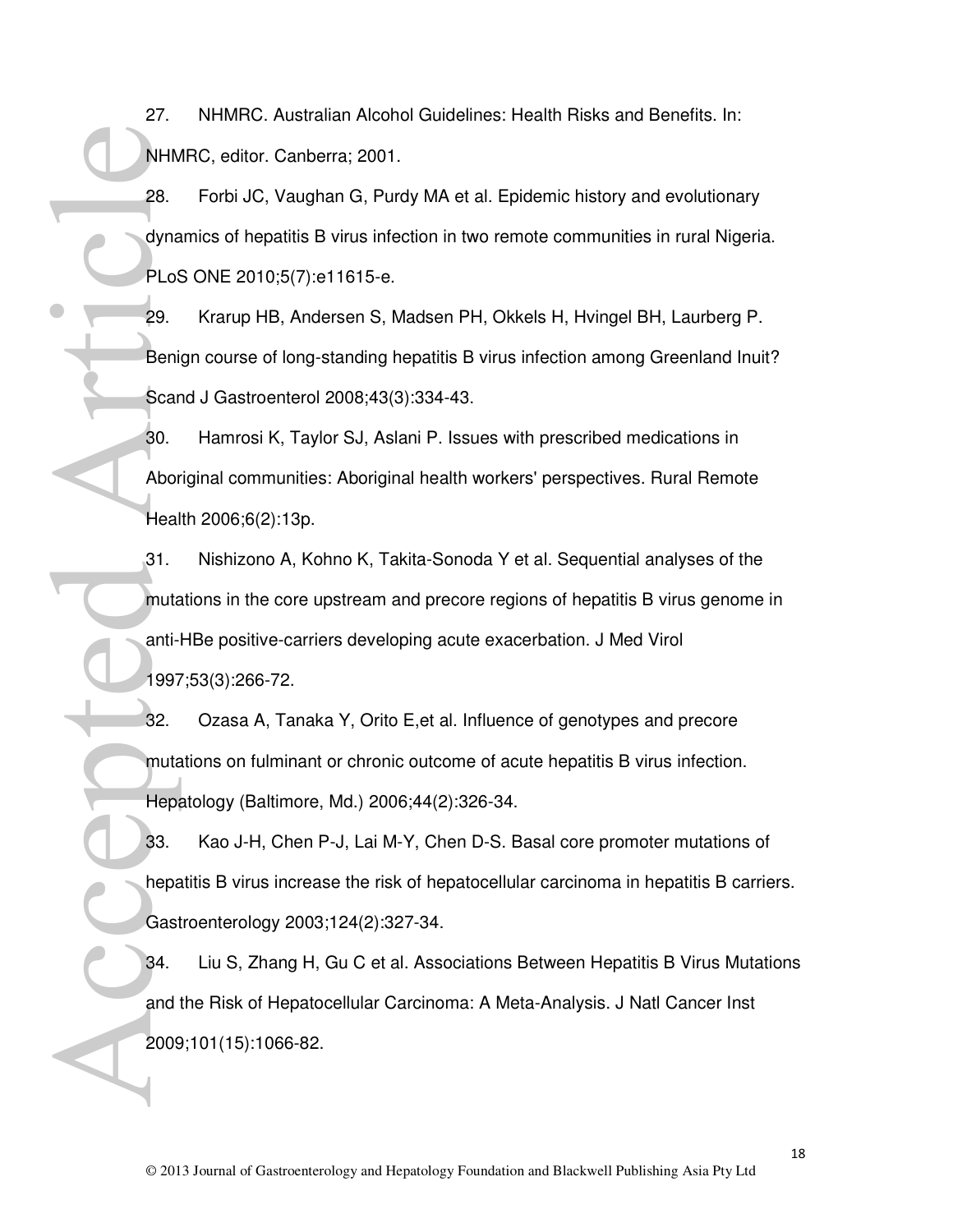35. Yang H-I, Yeh S-H, Chen P-J et al. Associations Between Hepatitis B Virus Genotype and Mutants and the Risk of Hepatocellular Carcinoma. J Natl Cancer Inst 2008;100(16):1134-43.

36. Condon JR, Armstrong BK, Barnes T, Zhao Y. Cancer incidence and survival for Indigenous Australians in the Northern Territory. Aust N Z J Public Health 2005;29(2):123-8.

37. Condon JR, Barnes T, Armstrong BK, Selva-Nayagam S. Stage at diagnosis and cancer survival for Indigenous Australians in the Northern Territory. Med J Aust 2005;182(6):277-80.

38. Condon JR, Barnes T, Cunningham J, Armstrong BK. Long-term trends in cancer mortality for Indigenous Australians in the Northern Territory. Medical Journal of Australia 2004;180(10):504-7.

39. Chan HL. Hepatitis B virus genotype C takes a more aggressive disease course than hepatitis B virus genotype B in hepatitis B e antigen-positive patients. J Clin Microbiol 2003;41(3):1277-9.

40. Chu C-M, Liaw Y-F. Genotype C hepatitis B virus infection is associated with a higher risk of reactivation of hepatitis B and progression to cirrhosis than genotype B: A longitudinal study of hepatitis B e antigen-positive patients with normal aminotransferase levels at baseline. J Hepatol 2005;43(3):411-7. Gene 2008<br>
36. for Ir<br>
2008<br>
37. and 2008<br>
38. canc of At<br>
39. cour:<br>
Clin<br>
40. a hig<br>
B: A amin'<br>
41. and 9 genc 42. Com

41. Yuen MF. Longitudinal study of hepatitis activity and viral replication before and after HBeAg seroconversion in chronic hepatitis B patients infected with genotypes B and C. J Clin Microbiol 2004;42(11):5036-40.

42. Watanabe K, Takahashi T, Takahashi S, Okoshi S, Ichida T, Aoyagi Y. Comparative study of genotype B and C hepatitis B virus-induced chronic hepatitis in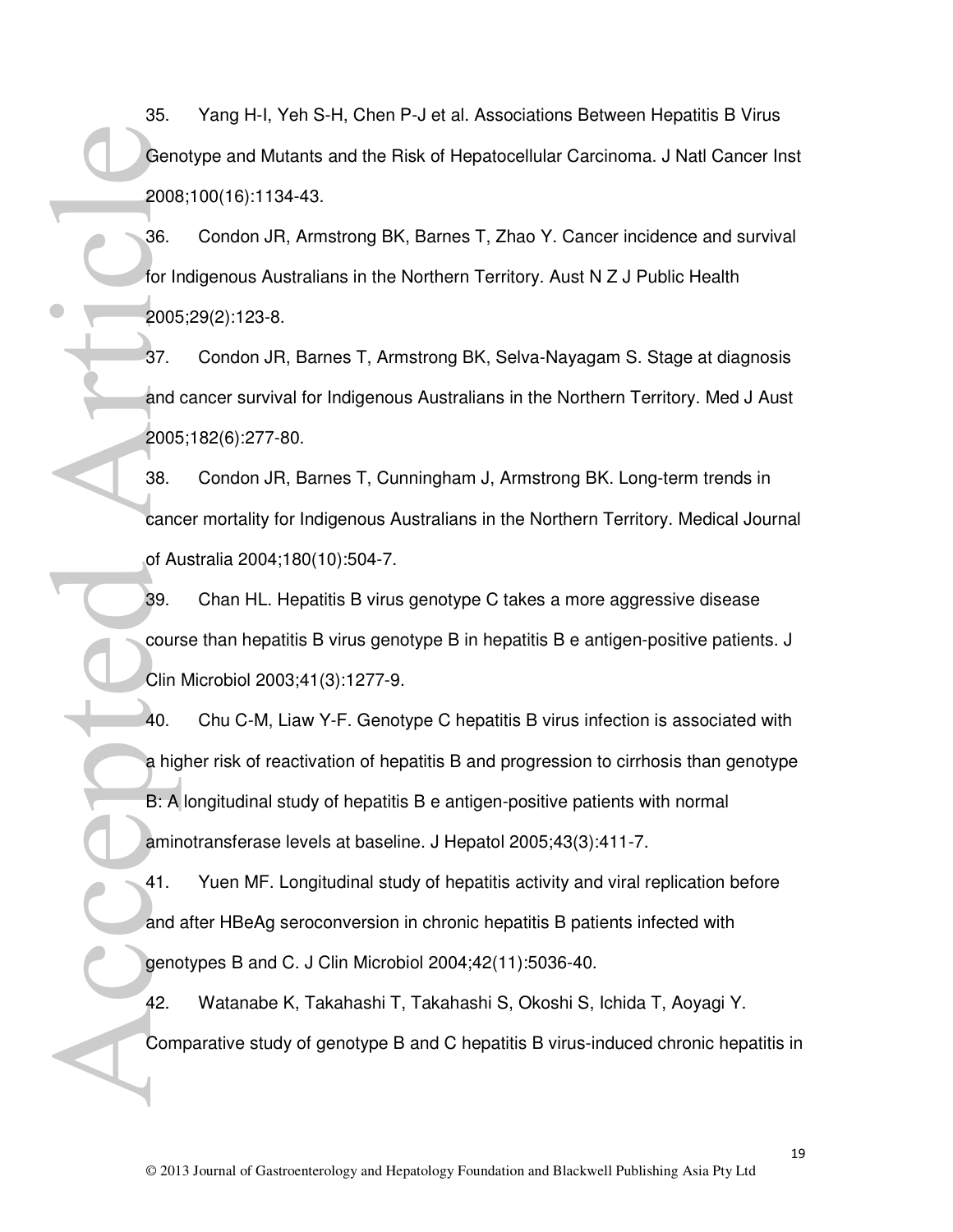relation to the basic core promoter and precore mutations. J Gastroenterol Hepatol 2005;20(3):441-9.

- 43. Sumi H, Yokosuka O, Seki N et al. Influence of hepatitis B virus genotypes on the progression of chronic type B liver disease. Hepatology 2003;37(1):19-26.
- 44. Chu CM, Liaw YF. Chronic hepatitis B virus infection acquired in childhood: special emphasis on prognostic and therapeutic implication of delayed HBeAg seroconversion. J Viral Hepat 2007;14(3):147-52.
- 45. Hanna JN, Faoagali JL, Buda PJ, Sheridan JW. Further observations on the immune response to recombinant hepatitis B vaccine after administration to Aboriginal and Torres Strait Island children. J Paediatr Child Health 1997;33(1):67- 70.
- 46. Wood N. Estimates of chronic hepatitis B virus infection in the Northern Territory. Commun Dis Intell 2005;29(3):289-90.
- 47. van der Sande MAB, Waight PA, Mendy M et al. Long-Term protection against HBV chronic carriage of Gambian Adolescents vaccinated in infancy and immune response in HBV booster trial in adolescence. PLOS One 2007;2(8):e753.
- 48. Viviani S, Carrieri P, Bah E et al. 20 Years into the Gambia Hepatitis Intervention Study: Assessment of Initial Hypotheses and Prospects for Evaluation of Protective Effectiveness Against Liver Cancer. Cancer Epidemiology Biomarkers & Prevention 2008;17(11):3216-23. Prote<br>
Accepted Articles Force<br>
Accepted Articles Force<br>
Abort<br>
70.<br>
46.<br>
Terri 47.<br>
Agai imm<br>
As.<br>
Inter Prote<br>
Prote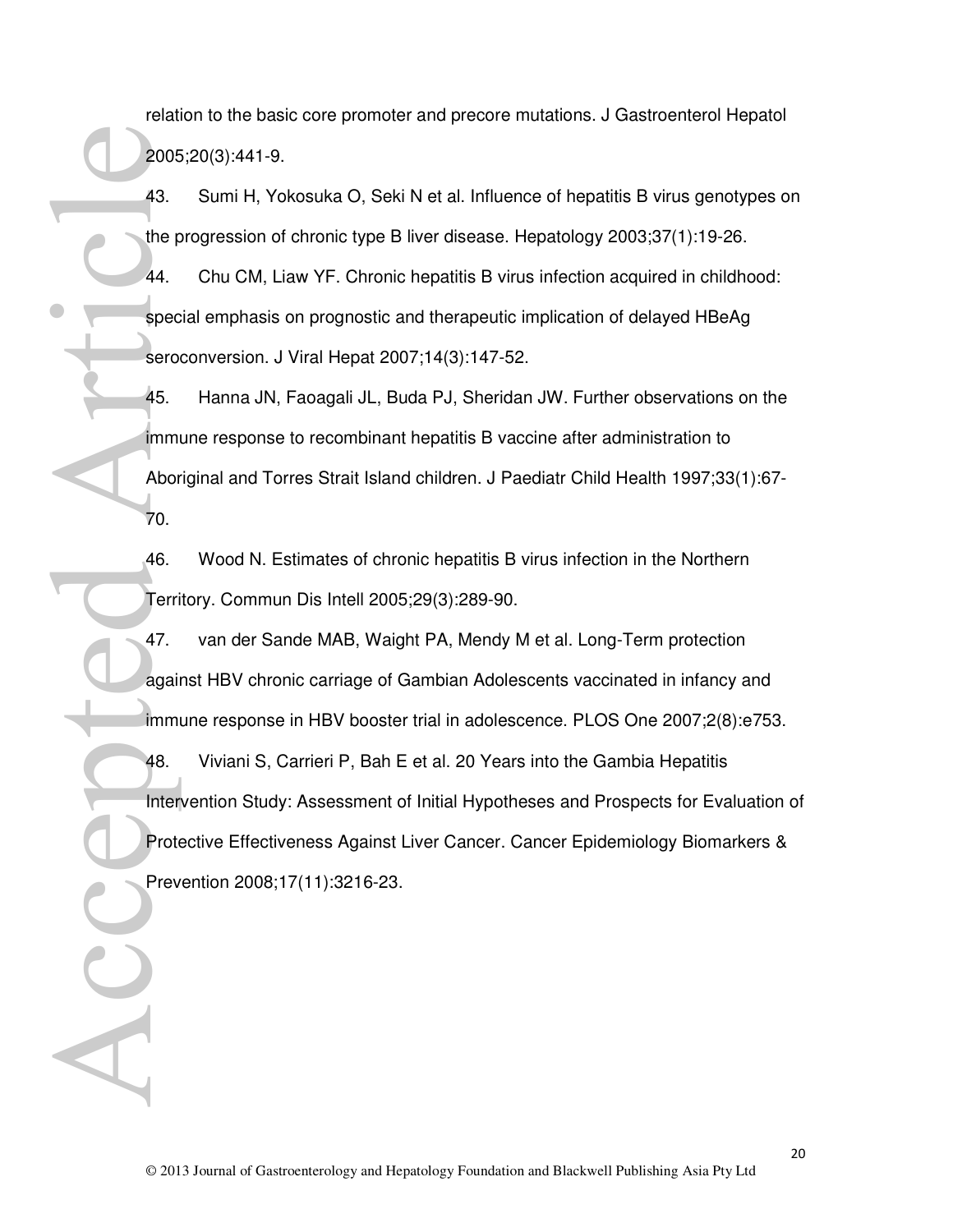#### **FIGURE LEGENDS**

## **Figure 1**

Map of the Top End of the Northern Territory demonstrating the main place of residence during the first five years of life for individuals recruited.  $\bigstar =$  people recruited from this community.

#### **Figure 2**

Phylogenetic tree analysis of 49 polymerase sequences from this study compared with the 2 published C4 sub-genotype sequences and sequences from other C subgenotypes. The optimal tree is shown, bootstrap values shown next to the branches. The lengths of the horizontal bars represent the number of base substitutions per site. The out-group consisted of the sub-genotype B1 sequence.

**Figure 3** 

**Percentage of HBeAg positive individuals stratified by age group.** 

#### **Figure 4**

Visual representation of the distribution of pre-core (PC meaning G1896A ) and basal core promoter (BCP meaning G1764A/C1766T or A1762T/G1764A ) mutations with respect to e antigen status for the 49 C4 hepatitis B samples. Yellow  $=$  eAg positive, green = eAg negative, red = mutation present, blue = mutation not present, grey = no sequence available. Figu<br>
Map<br>
Map<br>
resid<br>
Phyl<br>
with<br>
gend<br>
The<br>
Site.<br>
Figu<br>
Phyl<br>
With<br>
gend<br>
The<br>
Site.<br>
Figu<br>
Visu<br>
Derr<br>
Perr<br>
Perr<br>
Perr<br>
Visu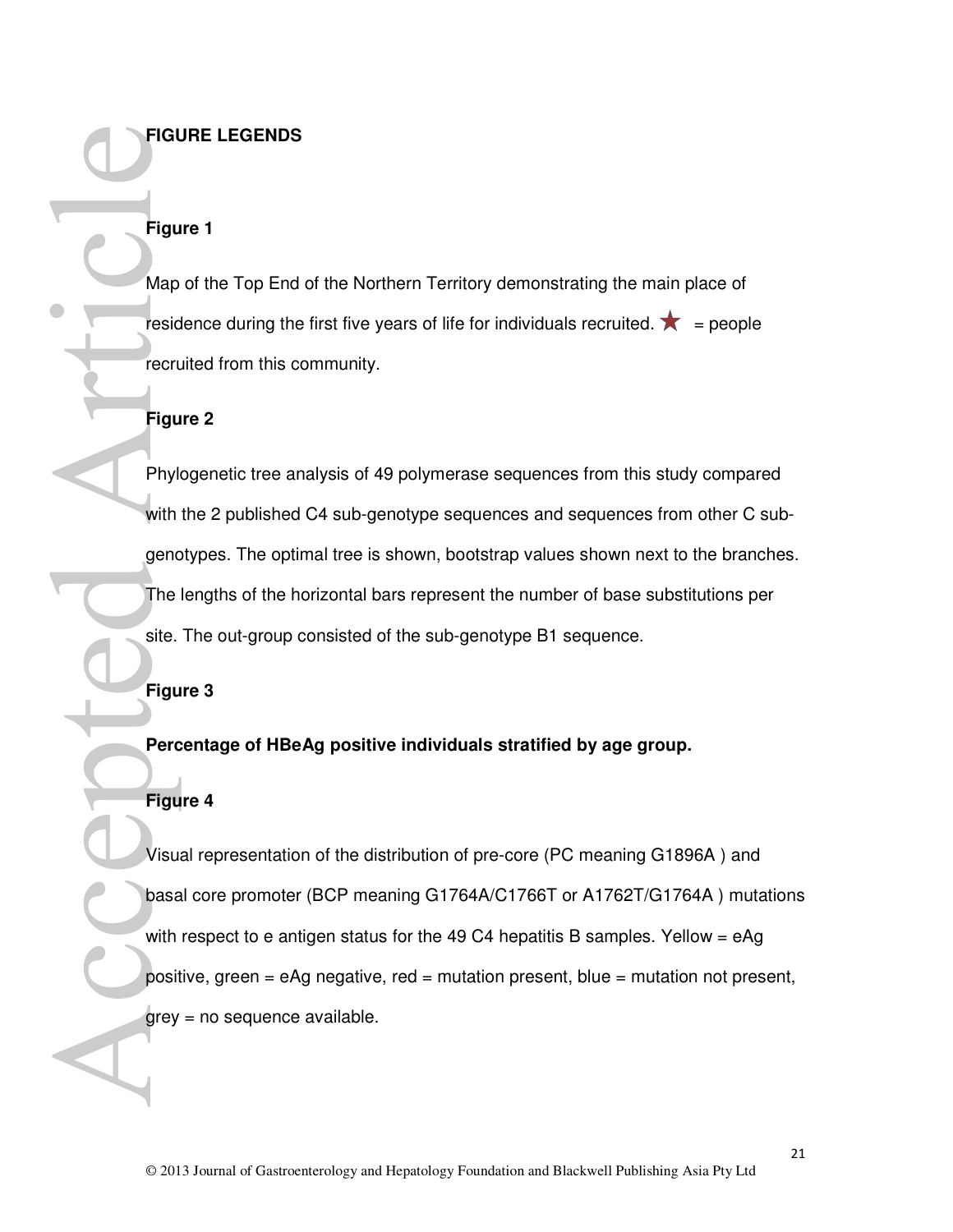| <b>TABLES</b>                                                             |                                                                                                                                                                                                                   | Table $1 -$              |
|---------------------------------------------------------------------------|-------------------------------------------------------------------------------------------------------------------------------------------------------------------------------------------------------------------|--------------------------|
| Median age                                                                | 37.5 years (IQR 28-46)                                                                                                                                                                                            | <b>Baseline</b>          |
| <b>Male</b>                                                               | 33 (51%)                                                                                                                                                                                                          | characteri               |
| Indigenous status                                                         | 65 (100%) Indigenous Australian                                                                                                                                                                                   | stics of                 |
| Home region*                                                              | East Arnhem Land<br>22 (33.9%)<br>10 (15.4%)<br><b>West Arnhem Land</b><br>Tiwi Islands<br>$6(9.2\%)$<br>Darwin urban<br>$2(3.1\%)$<br>Katherine region<br>12 (18.4%)<br>Daly River region<br>13 (20.0%)          | participant<br>$s(n=65)$ |
| Mother's place of birth                                                   |                                                                                                                                                                                                                   |                          |
| $\pm$ home region                                                         |                                                                                                                                                                                                                   |                          |
|                                                                           | 56 (86%)                                                                                                                                                                                                          |                          |
| <b>Alcohol use</b>                                                        | $Nil = 47 (72.3%)$                                                                                                                                                                                                |                          |
|                                                                           | Hazardous <sup>†</sup> = 9 (14%)                                                                                                                                                                                  |                          |
| <b>Diabetes mellitus</b>                                                  | 14 (21.5%)                                                                                                                                                                                                        |                          |
| <b>Hepatitis B genotype</b>                                               | $C4 = 48$ (100% of those genotyped)                                                                                                                                                                               |                          |
| eAg status                                                                | Positive 32 (49%)<br>Negative 32 (49%)                                                                                                                                                                            |                          |
| eAb status                                                                | Positive 31 (48%)                                                                                                                                                                                                 |                          |
|                                                                           | Negative 33 (51%)                                                                                                                                                                                                 |                          |
| <b>HBV DNA viral load</b>                                                 | 9680 $(415 - 1.1 \times 10^8)$                                                                                                                                                                                    |                          |
| (IU/ml), Median (IQR)                                                     |                                                                                                                                                                                                                   |                          |
| Evidence of cirrhosis <sup>#</sup>                                        | 13 (20%)                                                                                                                                                                                                          |                          |
| Childs class A                                                            | 9(14%)                                                                                                                                                                                                            |                          |
| B                                                                         | 4(6%)                                                                                                                                                                                                             |                          |
| С                                                                         | 0                                                                                                                                                                                                                 |                          |
| <b>Currently receiving</b><br>nucleos(t)ide analogue<br>treatment for HBV | 10 (15%)                                                                                                                                                                                                          |                          |
| platelets<150) of cirrhosis ^Hazardous = >4 standard drinks/day(27)       | n=65, values are number and (percentage) unless otherwise stated * main residence during first five years of<br>life "ultrasound evidence and at least one biochemical marker (bilirubin>37, albumin<35, INR>1.3, |                          |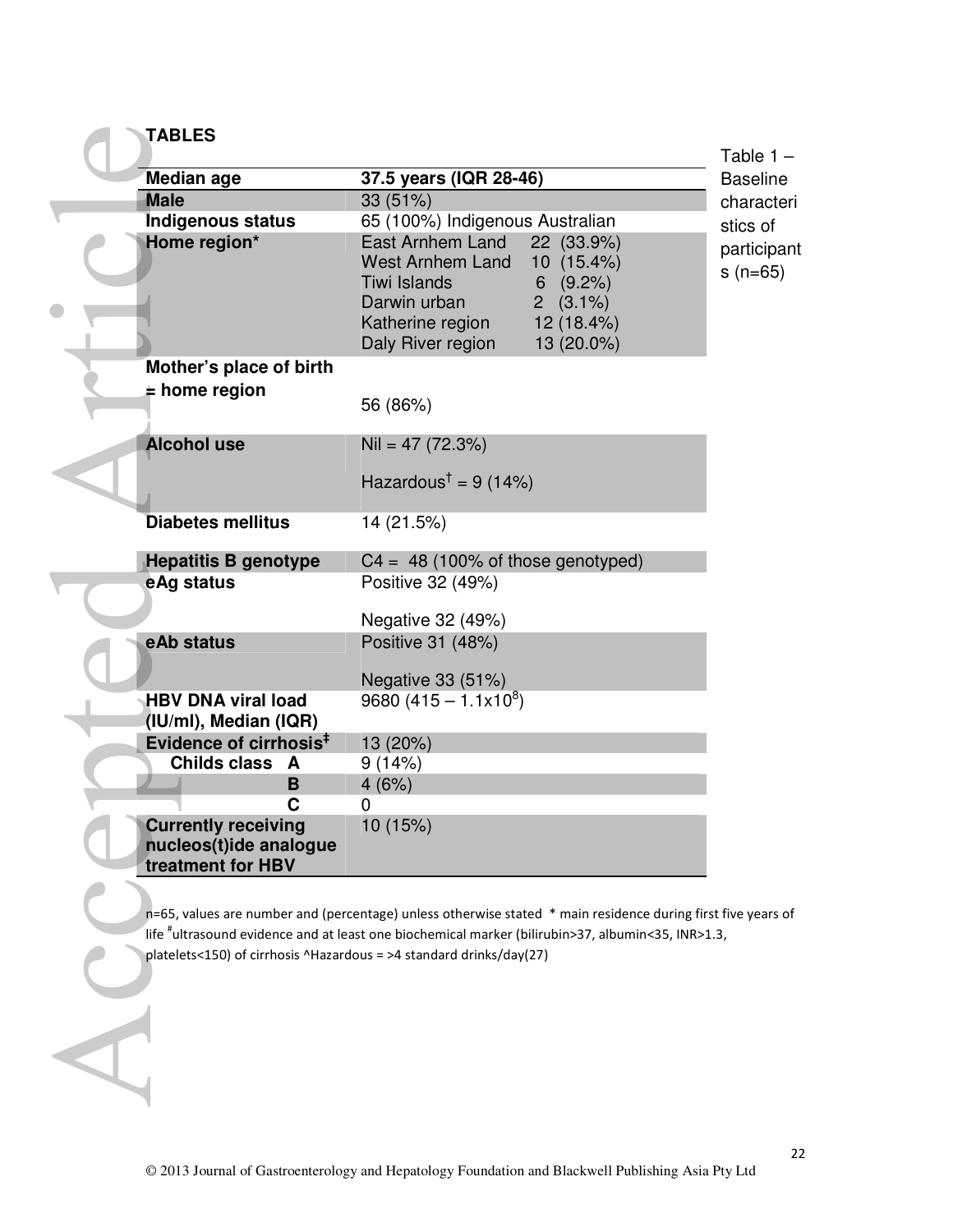|               | Table 2 – Clinical details of eAg positive compared with eAg negative |  |
|---------------|-----------------------------------------------------------------------|--|
| participants. |                                                                       |  |

|                                               | eAg positive (n=32)                                | eAg negative (n=32)                                                           | P value   |
|-----------------------------------------------|----------------------------------------------------|-------------------------------------------------------------------------------|-----------|
| Age(years)                                    | 29.6 [24-42, 19-53]                                | 41.4 [36-49, 25-67]                                                           | 0.0002    |
| ALT (U/L)                                     | 35 [17-55, 12-327]                                 | 23 [18-34, 8-1462]                                                            | <b>NS</b> |
| <b>Serum</b><br>bilirubin<br>(umol/L)         | $4.5$ [4-7, 2-77]                                  | $6.5$ [5-11, 2-87]                                                            | 0.01      |
| <b>Albumin</b><br>(g/L)                       | 41 [36-44, 24-50]                                  | 43 [40-45, 28-51]                                                             | <b>NS</b> |
| <b>INR</b>                                    | $1.0$ [1-1.1, 0.8-3.0]                             | $1.0$ [1-1.1, 0.8-2.2]                                                        | <b>NS</b> |
| <b>Platelet</b><br>count<br>$(x10^9/L)$       | 220 [187-280, 91-479]                              | 231 [179-287, 101-430]                                                        | <b>NS</b> |
| <b>Serum</b><br><b>Creatinine</b><br>(umol/L) | 72 [62-83, 43-593]                                 | 71 [62-83, 37-276]                                                            | <b>NS</b> |
| <b>HBV DNA</b>                                | $1.14x10^{8}$                                      | 395                                                                           | < 0.001   |
| viral load<br>(IU/ml)                         | $[1.99x10^7 - 2.07x10^8]$<br>$4.22x103 - 2.27x109$ | [80-1149, 15-7729938]                                                         |           |
| <b>Evidence</b><br><b>of</b><br>cirrhosis     | $7(22%)^*$                                         | $6(19%)^*$                                                                    | <b>NS</b> |
|                                               | (percentage of whole group)                        | n=64 values are median [IQR, range] unless otherwise stated * absolute number |           |
|                                               |                                                    |                                                                               |           |
|                                               |                                                    |                                                                               |           |
|                                               |                                                    |                                                                               |           |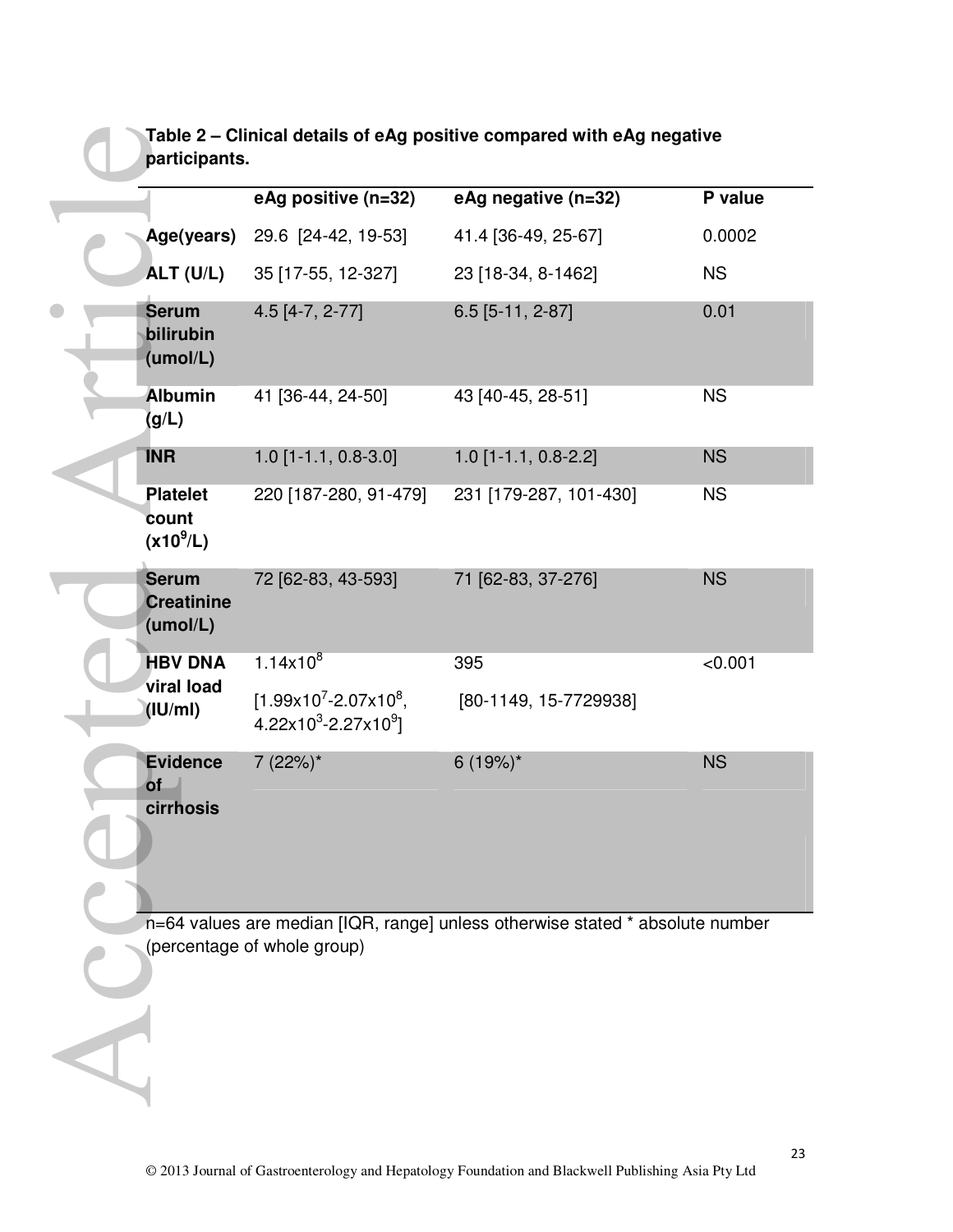

jgh\_12177\_f1.JPG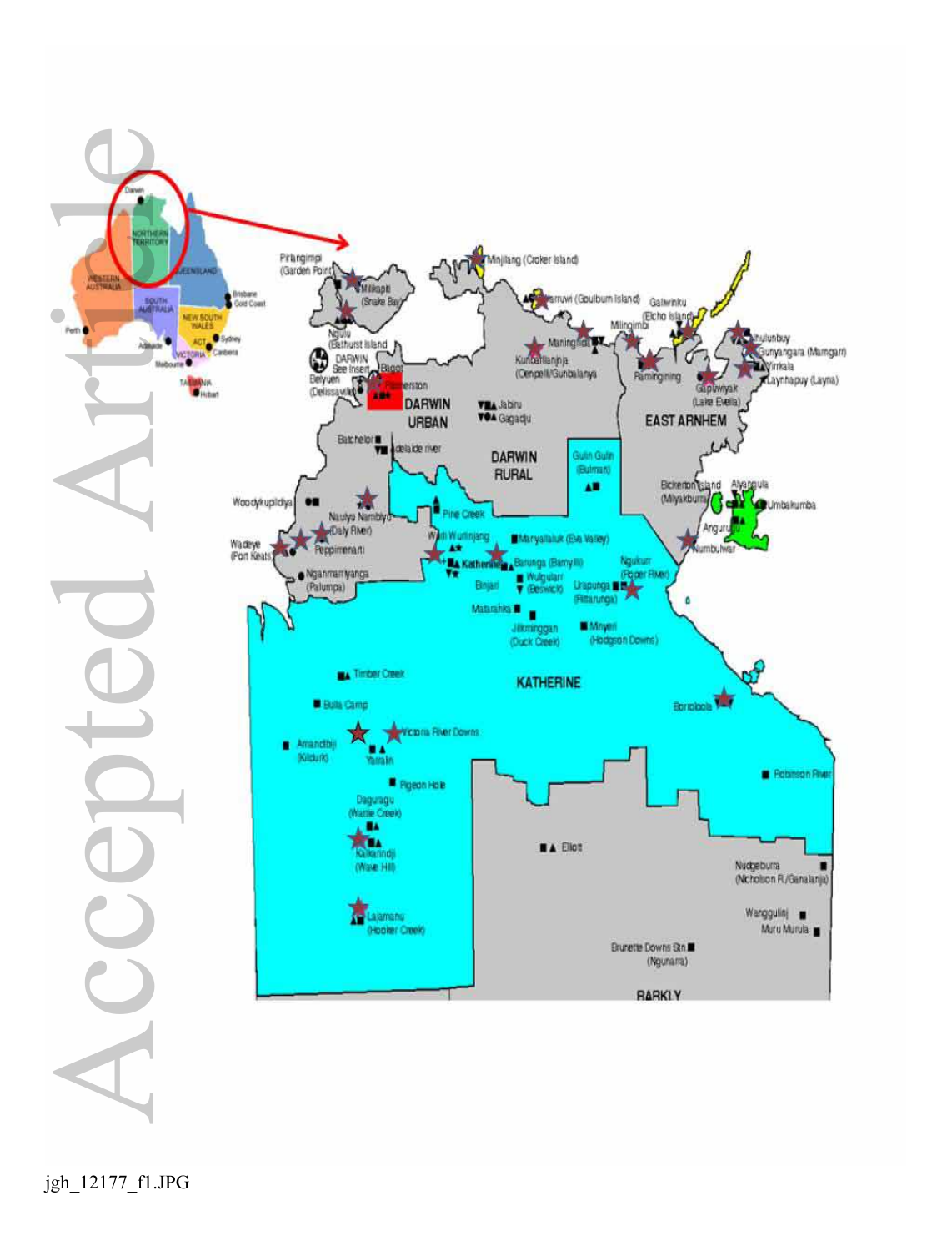

jgh\_12177\_f2.JPG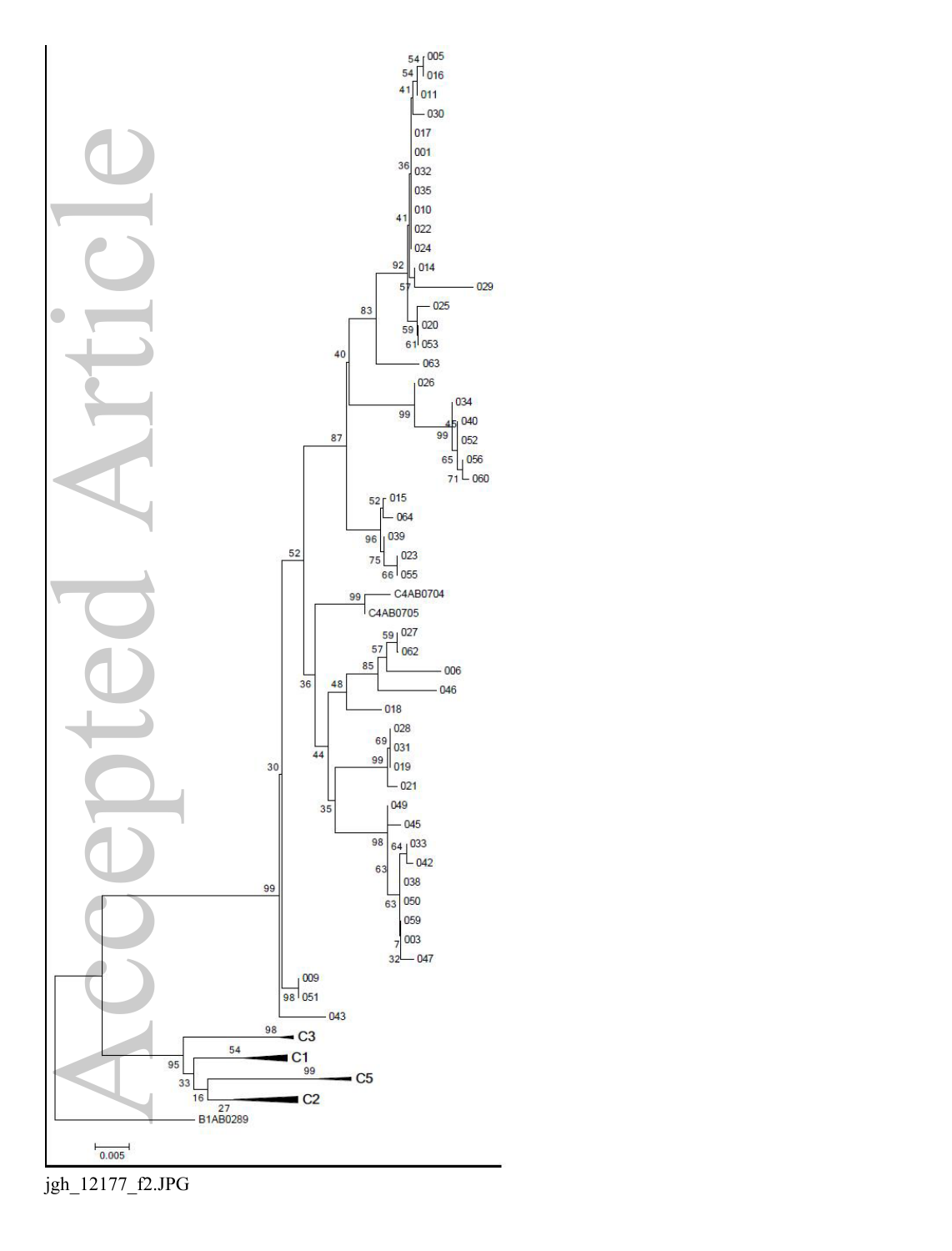Figure 3



jgh\_12177\_f3.JPG

Accepted ArticleS